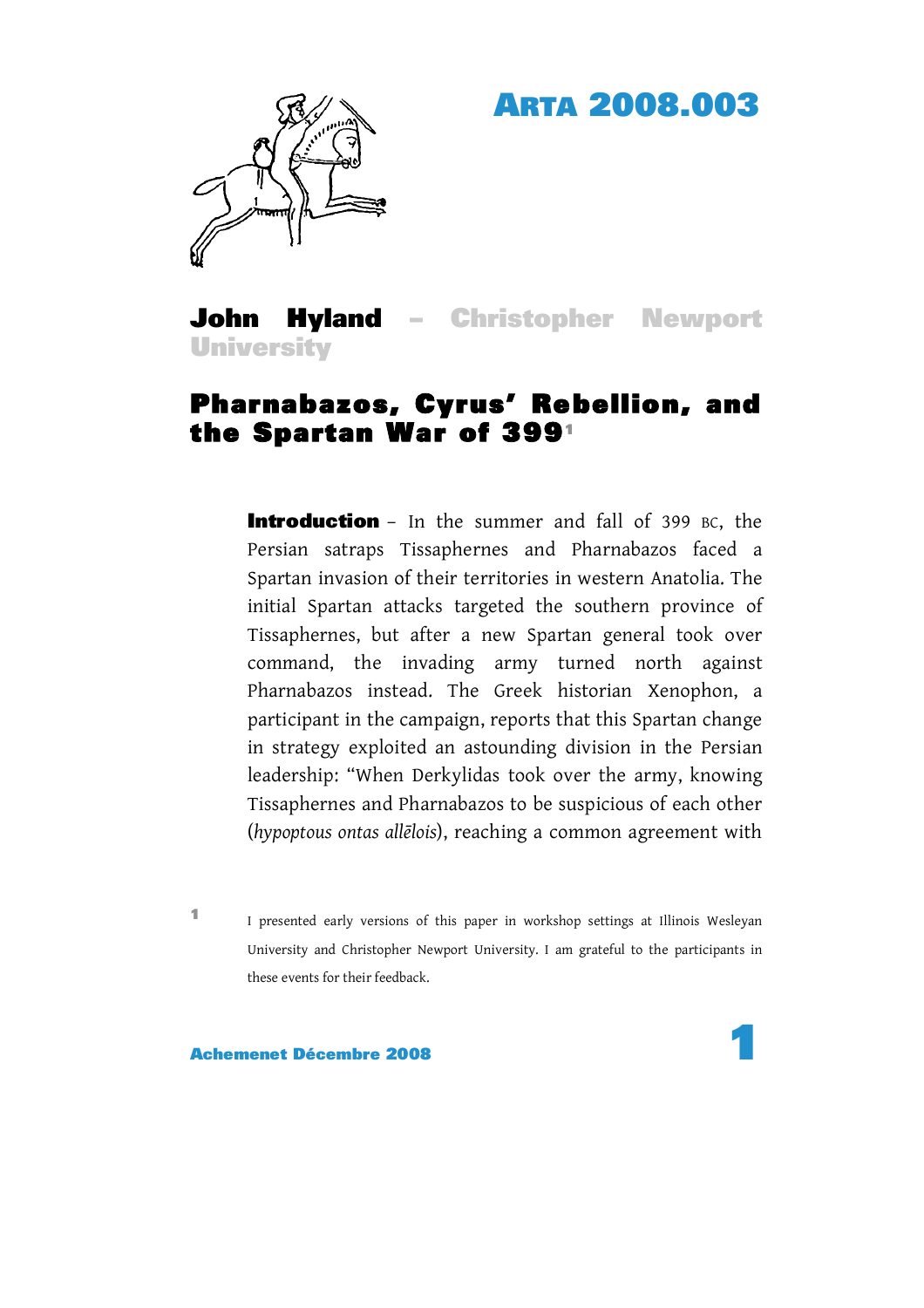

Tissaphernes he led the army away towards the territory of Pharnabazos" (*Hell*. III.1.9). Xenophon does not elaborate on the reasons for this powerful suspicion, but indicates that the satraps' mistrust was convenient for their enemies. Without Tissaphernes' support, Pharnabazos lost a series of cities in the Troad, exposing the interior of his province to potential Spartan attack.

Achaemenid history is dotted with examples of tension between provincial elites, but Tissaphernes' betrayal of Pharnabazos is one of the more extreme cases recorded before the inter-satrapal warfare of the 360s. Modern scholars, commenting in passing on the events of 399, have followed two approaches. The first explains the suspicion between the satraps as an extension of their earlier competition in the Peloponnesian War, described in the last book of Thucydides' history.2 The second approach is more structural in nature, regarding Tissaphernes and Pharnabazos as participants in a long running feud between their respective satrapies, based on territorial rivalry.<sup>3</sup>

Neither approach, though, is sufficient to explain their actions in 399. Before Tissaphernes' and Pharnabazos' time, the alleged rivalry between their provinces was limited to a sixth-century assassination, long before either of the later satraps or their families received authority at Sardis or

<sup>2</sup> Westlake 1981, 277.

<sup>3</sup> Weiskopf 1989, 16; Debord 1999, 94-95; Briant 2002, 594.

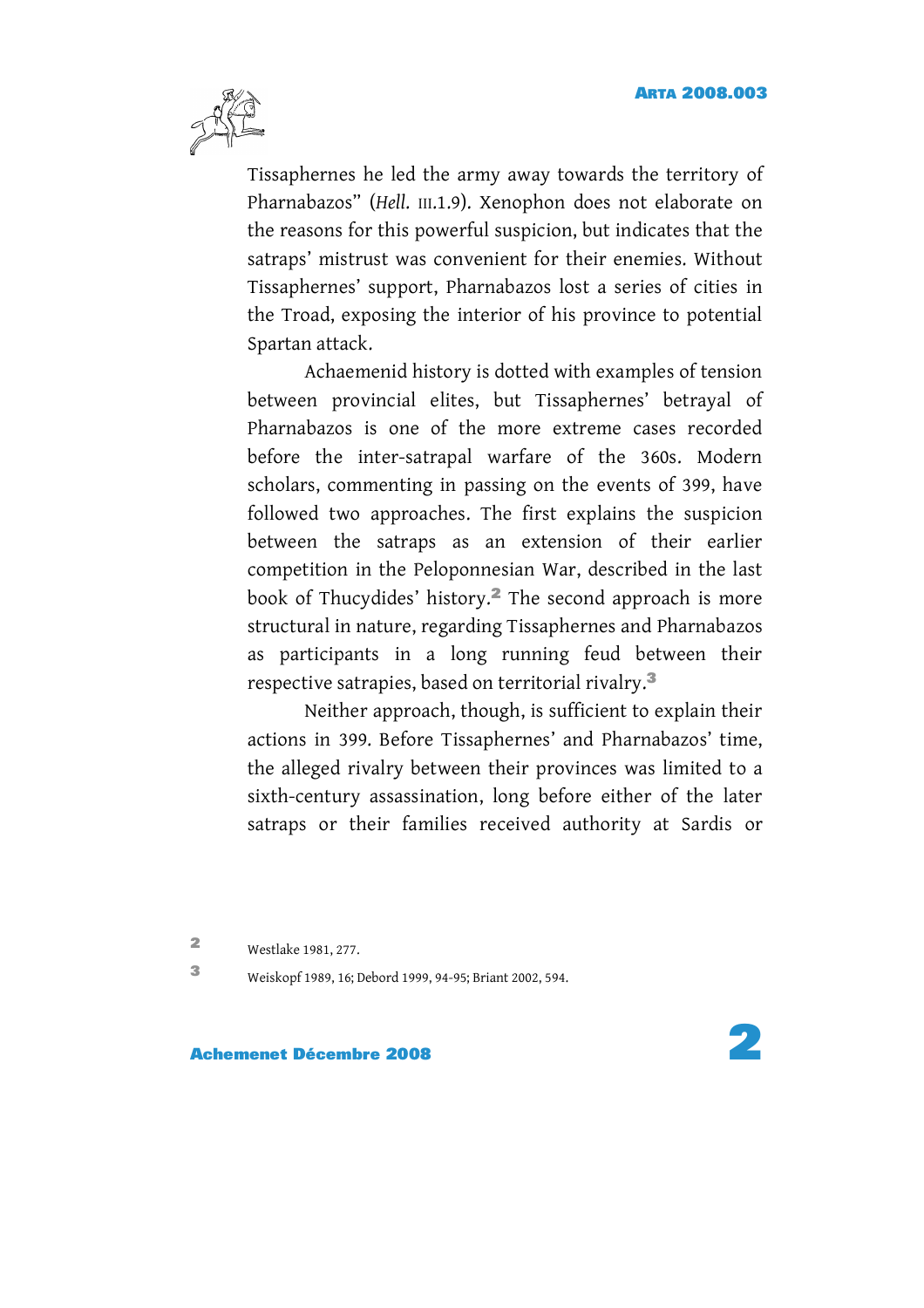

Daskyleion.4 Thucydides' references to the two satraps' alternating activities at the Greek poleis of Antandros and Atramyttion show overlapping spheres of influence, but do not refer directly to border conflict.<sup>5</sup> As for their attested competition during the Peloponnesian War, Thucydides depicts Tissaphernes and Pharnabazos at odds over an identical objective; both offered to subsidize an allied Spartan fleet, and each tried to persuade the fleet to operate along his own stretch of coastline.<sup>6</sup> Both satraps were pursuing royal favor through competitive support of a common ally, as opposed to what occurred in 399, when Tissaphernes cooperated with a foreign enemy to achieve the embarrassment of a fellow satrap.

The key to understanding Tissaphernes' treatment of Pharnabazos in 399 is not to be found in the intrigues of the Peloponnesian War, nor in a border dispute or a permanent dislike between the administrators of neighboring territories. It is more likely that recent political developments within the Achaemenid empire formed the context for their rivalry. At

<sup>5</sup> The theory of a dispute over Atramyttion is based on its apparent ownership by Pharnakes, father of Pharnabazos, in 421, and by Tissaphernes' hyparch Arsakes at a later date (Thuc. V.1, VIII.108.4); Antandros expelled Tissaphernes' garrison in 411, but Pharnabazos later issued supplies there to the Peloponnesian fleet (Thuc. VIII.108.4; Xen. *Hell*. I.1.25).

<sup>6</sup> For Tissaphernes' competition with Pharnabazos, see Thuc. VIII.6.1, 109.1.



<sup>4</sup> Herodotus III.126 describes the murder of Mitrobates, satrap of Daskyleion, by Oroites, satrap of Sardis, during the anarchic period after Cambyses' death.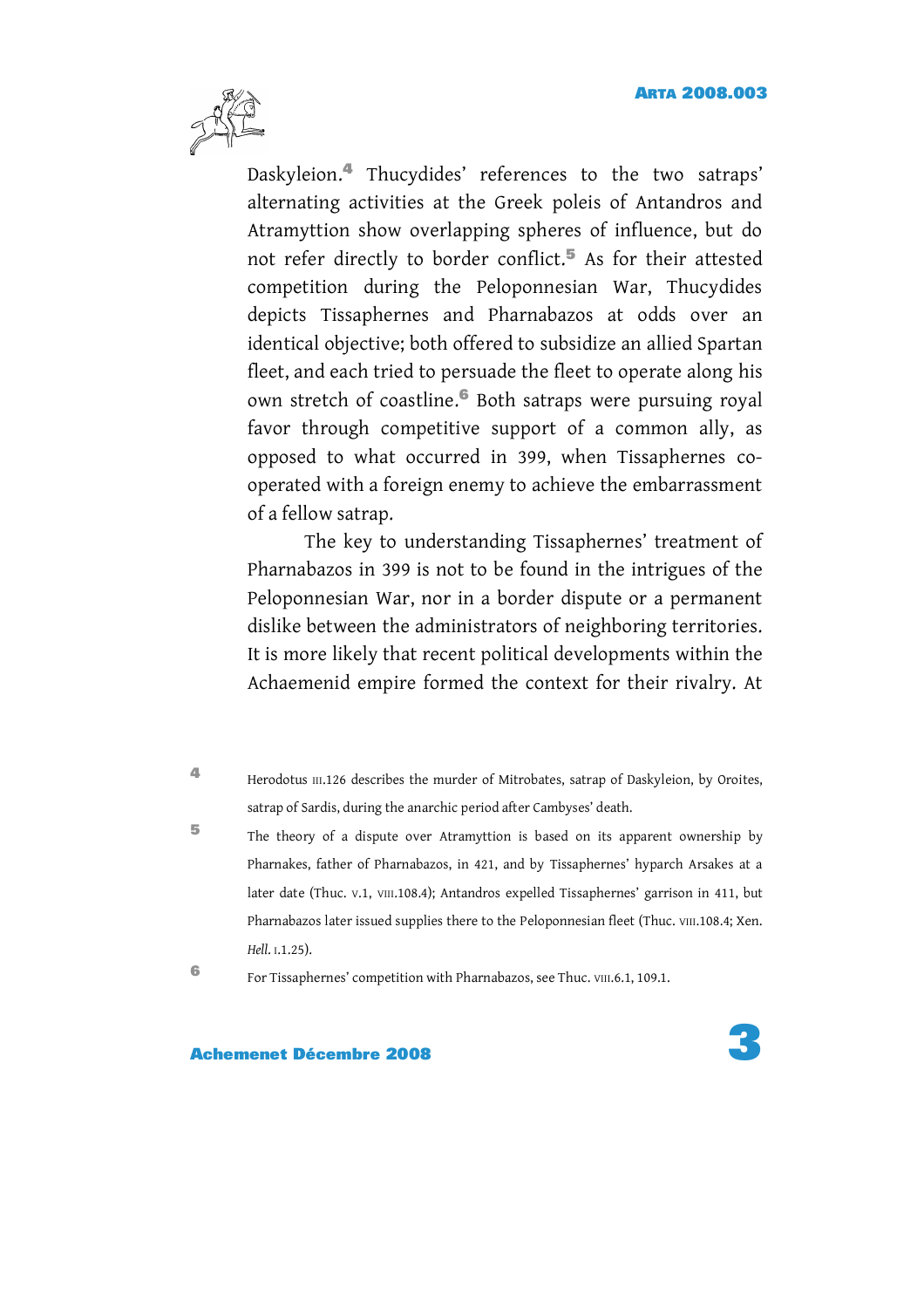

the beginning of the fourth century, Persia's western provincial elites owed their political fortunes (or lack thereof) to the outcome of the dramatic struggle for the throne between Cyrus the Younger and King Artaxerxes II in 401.

Tissaphernes' role on the royalist side is well known, but Pharnabazos' political affiliation has remained obscure due to the Greek historians' lack of attention. Luckily, there are a few key passages in Xenophon and Diodorus that can shed important light on Pharnabazos' activities in the early stages of the conflict. This article will examine how the circumstances of Cyrus' rebellion placed the satrap of Daskyleion in a difficult and vulnerable position, and led to his abandonment by Tissaphernes during the Spartan invasion two years afterwards. I will attempt to show that the satraps' behavior in 399 was a direct product of the political entanglements of the recent Achaemenid civil war.

## Pharnabazos, Cyrus, and the King (403-401)

Before discussing the affiliations of the western satraps in 401, it is necessary to consider the timeline of Cyrus' revolt. The succession struggle seems to have developed over a three-year period: shortly after the death of Darius II in the spring of 404, Cyrus was arrested in Persis on suspicion of a plot against the new king Artaxerxes, but was released after an unspecified interval. Most scholars guess that he returned



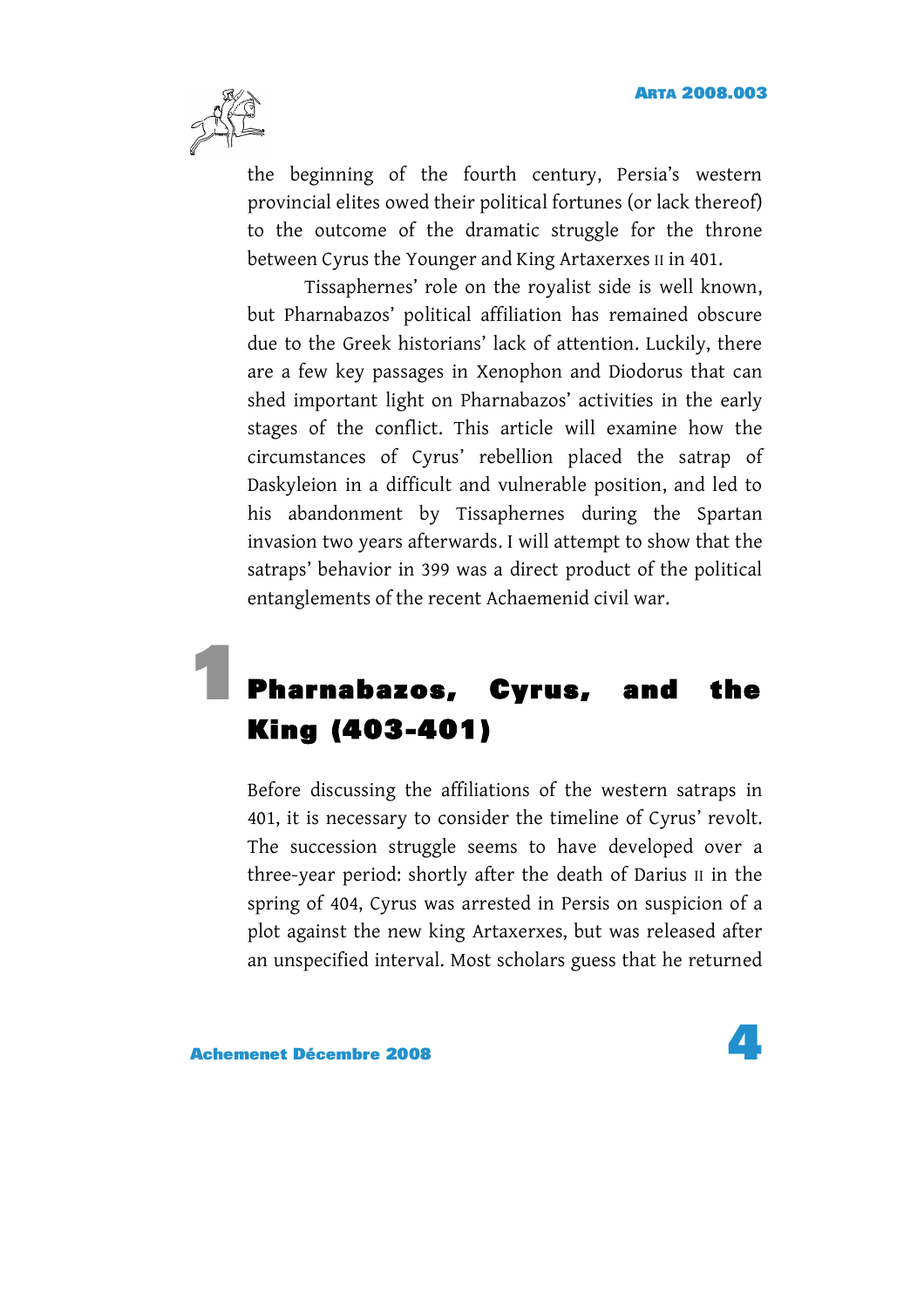

to western Anatolia between autumn 404 and spring 403, but the sources do not allow precise chronology.<sup> $\triangledown$ </sup> At some point between 403 and 402, Cyrus fought against Orontes at Sardis and later in Mysia (*Anab*. I.6.6-7), and by the winter of 402 to 401, some of his forces were besieging a Tissaphernes-backed regime in Miletos (*Anab*. I.1.7). While Xenophon claims that Cyrus' conflicts with Orontes and Tissaphernes did not constitute action against the King, scholars have been skeptical, and Pierre Briant has argued forcefully that Cyrus could be considered a rebel as soon as he took up arms against royal officials in the west.8 Very early in 401, Cyrus assembled an army of Greeks, Anatolians, and Persians for the march that would lead him to defeat and death in Babylonia that summer.<sup>9</sup> Western satraps and dynasts had to make their choice: stand with the current King, or back Cyrus in case he succeeded in taking the throne.

Tissaphernes committed himself early and irrevocably, accusing Cyrus of treason shortly after Darius' death and riding to warn Artaxerxes of Cyrus' army assembly in early 401. Pharnabazos' loyalties at time of Cyrus' rebellion, on the contrary, remain obscure. Xenophon never mentions him in association with the campaign of 401. In light of his prominence in Greek historiography, one would expect a

<sup>8</sup> Briant 2002, 617-19.

<sup>9</sup> For Cyrus' departure in February 401, see Lee 2007, 2.



<sup>7</sup> Scholarly consensus tends to place Cyrus' return sometime in 403: see Andrewes 1971, 215; Bommelaer 1981, 124; Lane Fox 2004, 13.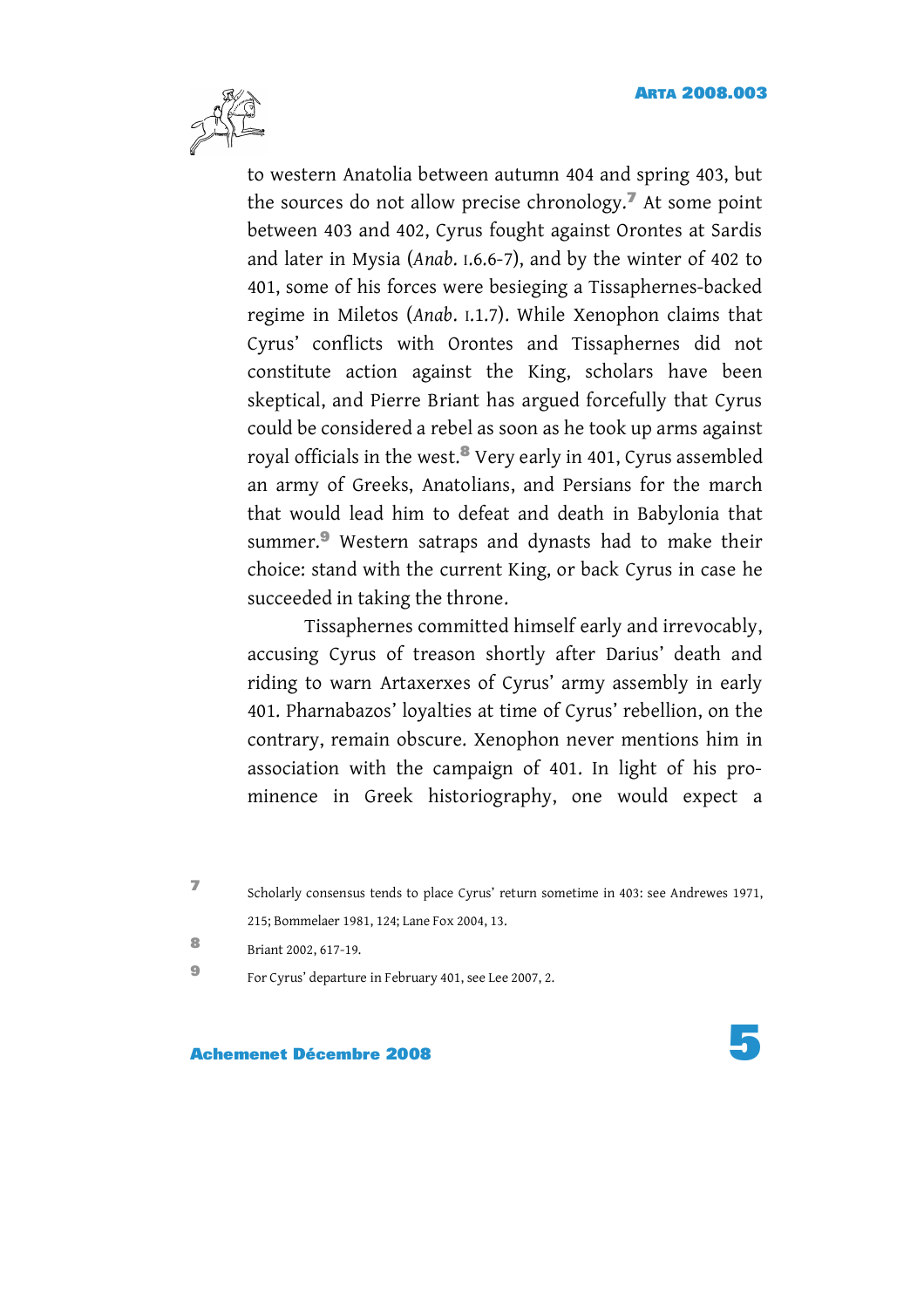

reference if Pharnabazos had accompanied Cyrus' march (he certainly would have held a position of prominence above or similar to that of Ariaios). Similarly, after Kounaxa, the Greeks could not have failed to notice his presence in the royalist army, particularly as Klearkhos knew him personally from their shared campaigns in the Peloponnesian War.<sup>10</sup>

There are a few pieces of Greek evidence, though, that offer clues about Pharnabazos' behavior in the period of Cyrus' preparations, before the actual march against the King. Examined in detail, they suggest that the satrap of Daskyleion, while not physically present with either side during the Kounaxa campaign, made shows of support to both.

### 1A Diodorus XIV.11: Warnings to Artaxerxes

The only piece of direct evidence for Pharnabazos' royalist affiliation is a fragment of Ephorus, claiming that Pharnabazos warned the King in advance of Cyrus' intentions. Ephorus' story, reported by Diodorus (XIV.11.1-4), concerns the sensational murder in late 404 or early 403 of the Athenian exile Alkibiades, somewhere in northwestern Anatolia. While most Greek accounts of this event assumed some communication between Pharnabazos, Sparta, and the Thirty at Athens, Ephorus believed that Pharnabazos killed

10 For Klearkhos and Pharnabazos in the Peloponnesian War, see Thuc VIII.39.2, 80.1,3; Xen. *Hell.* I.3.17. On Pharnabazos' portrayal in Greek historiography, see Bosworth 1997.

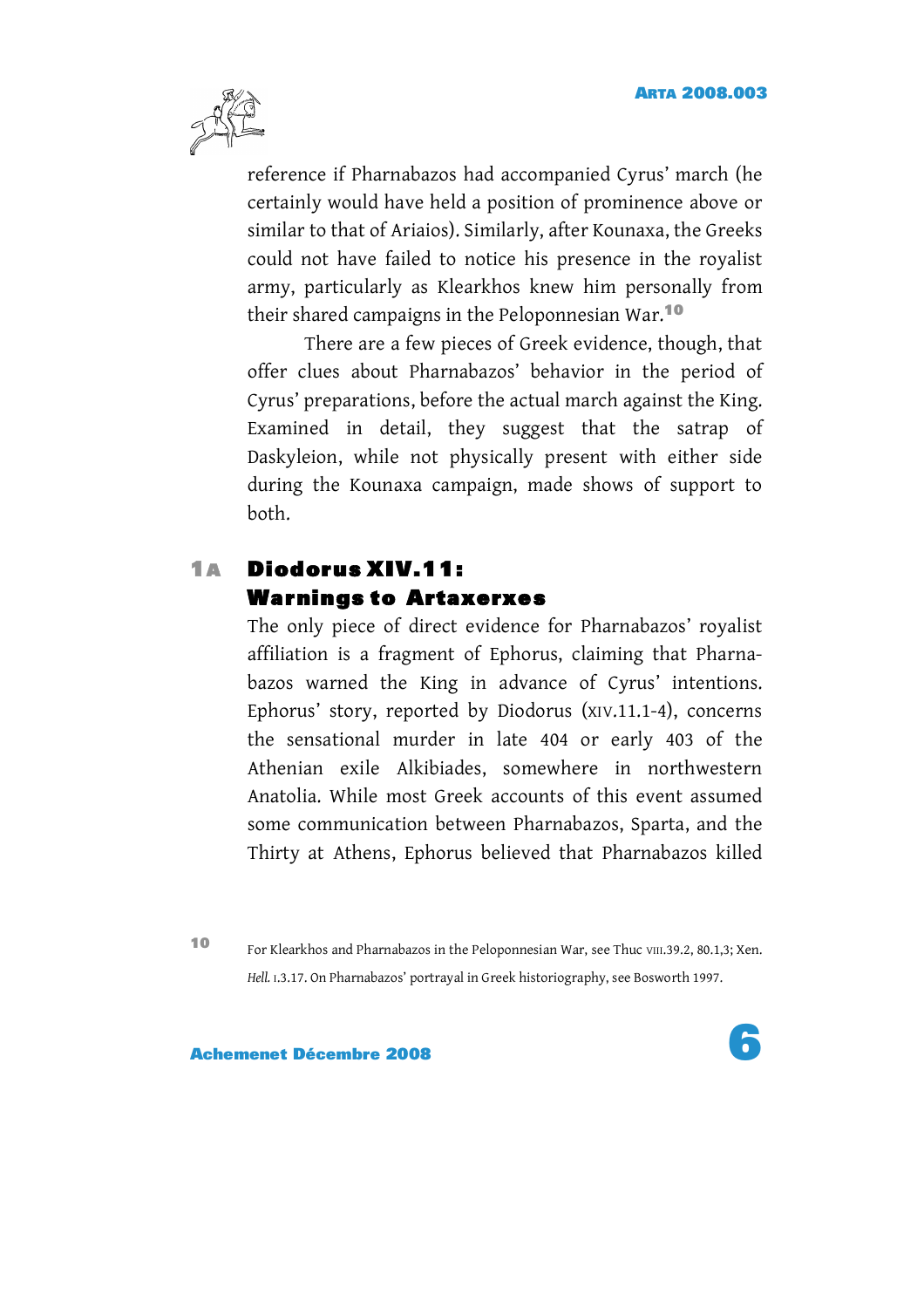

Alkibiades because the Athenian intended to inform the King of Cyrus' plans to revolt, and Pharnabazos hoped to take the credit for himself.

As a murder motive this is less than compelling, and Ephorus' story does not seem to have impressed other ancient authors.11 Even Diodorus seems to prefer a different version, and Plutarch, who took great trouble to compare the accounts of Alkibiades' death, ignores it completely (Plut. *Alc.* 37.4- 39.5). It is unclear why Pharnabazos needed to kill him if they shared the same intention of warning Artaxerxes. The satrap could have gained credit for loyalty simply by escorting Alkibiades to court, or testifying himself to Cyrus' treason and producing the Athenian exile as an expert witness. It is likely that Ephorus (or his source) knew of Persian involvement in Alkibiades' murder, and tried to give it a Persian political context by inventing the link to the events surrounding Cyrus' rebellion.

Even if the assassination of Alkibiades remains a red herring, though, this does not mean we have to discard a tradition that Pharnabazos warned the King against Cyrus at some point before the rebel army marched. A number of modern scholars, notably Briant, have accepted Ephorus' account as evidence for Pharnabazos' loyalty to Artaxerxes.<sup>12</sup> Briant connects Pharnabazos' warnings to Cyrus' fighting with Orontes in 403 or 402, which might have given evidence

<sup>11</sup> See the criticisms of Lenschau 1938, 1844; Hatzfeld 1951, 341-49; Ruzicka 1985, 211 n. 22.

<sup>12</sup> Bommelaer 1981, 129-30; Munn 2000, 233; Briant 2002, 618.

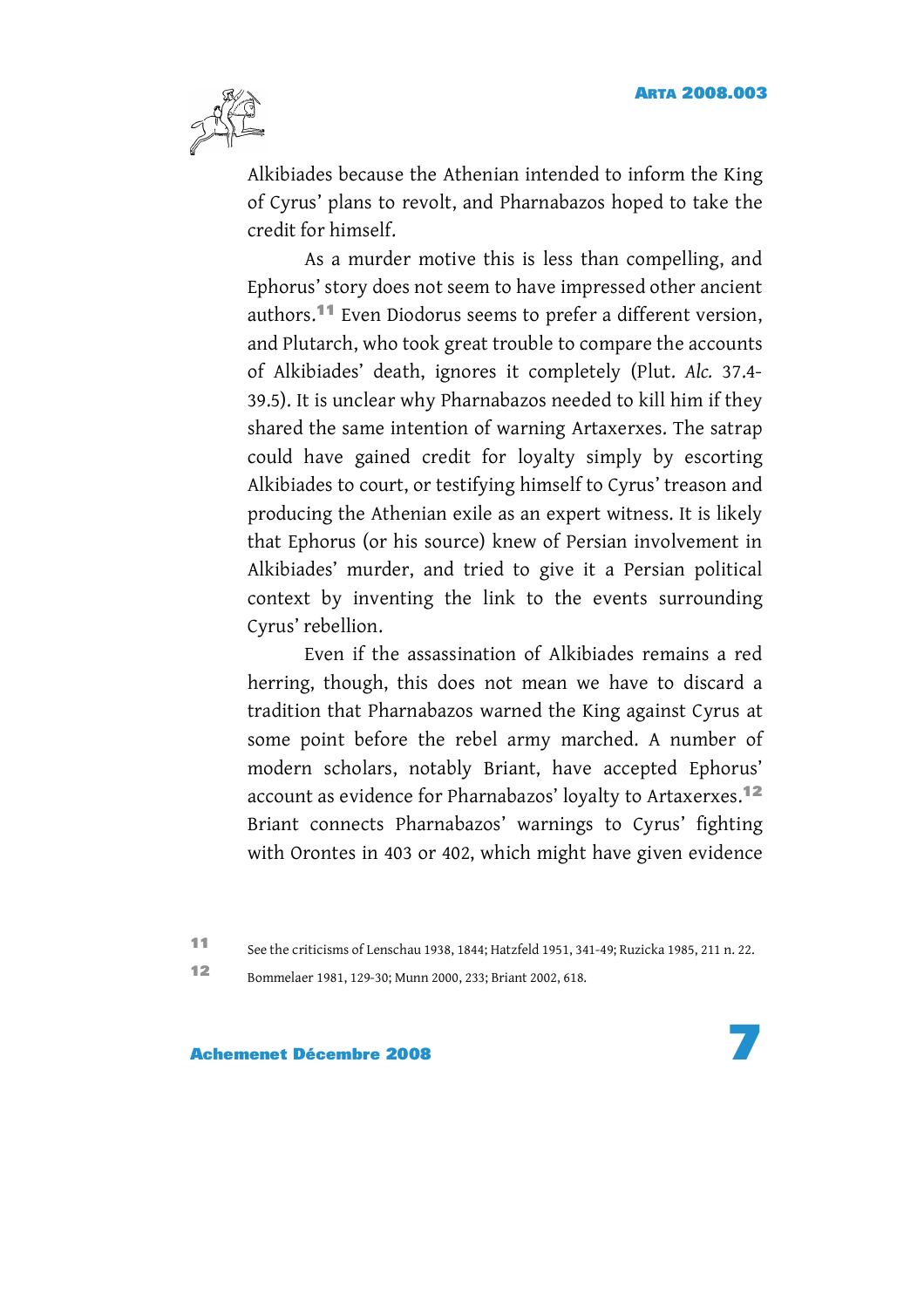

that a revolt was underway. It may be relevant that the final clashes between Cyrus and Orontes took place in Mysia, close to Pharnabazos' own territory, and it is possible that the northern satrap felt threatened and decided to assure the King of his own loyalty before the situation escalated further.

#### **1B Xenophon Anabasis 1.8.5 and Diodorus** XIV.22.5: Cyrus' Paphlagonians

On the other hand, Xenophon and Diodorus agree on a fact that drastically undermines belief in Pharnabazos' loyalty to the King. In their descriptions of the Cyrean order of battle at Kounaxa, both authors state that Klearkhos' hoplites on the right wing were supported by 1,000 Paphlagonian cavalry. The Paphlagonian horsemen go unmentioned in the fighting that follows, but given their position on the field, it seems likely that they saw some action against the cavalry of Tissaphernes; their support may help explain the lack of casualties among the Greek peltasts who faced Tissaphernes' charge (*Anab*. I.10.7).<sup>13</sup>

Paphlagonia, a large region of northern Anatolia ruled by local warlords, is generally considered the responsibility of the Persian satrap at Daskyleion.<sup>14</sup> If Pharnabazos was true to the royalist cause, then what were his Paphlagonian

<sup>13</sup> The Paphlagonian support of Cyrus may have caused increased royal interest in the area after Kounaxa; Xenophon's *Hellenika*, narrating events of the 390s, mentions the Paphlagonian ruler Otys' refusal to obey a summons to court from Artaxerxes (IV.1.3).

<sup>14</sup> Weiskopf 1989, 23 n. 18; Tuplin 2004, 177-78.

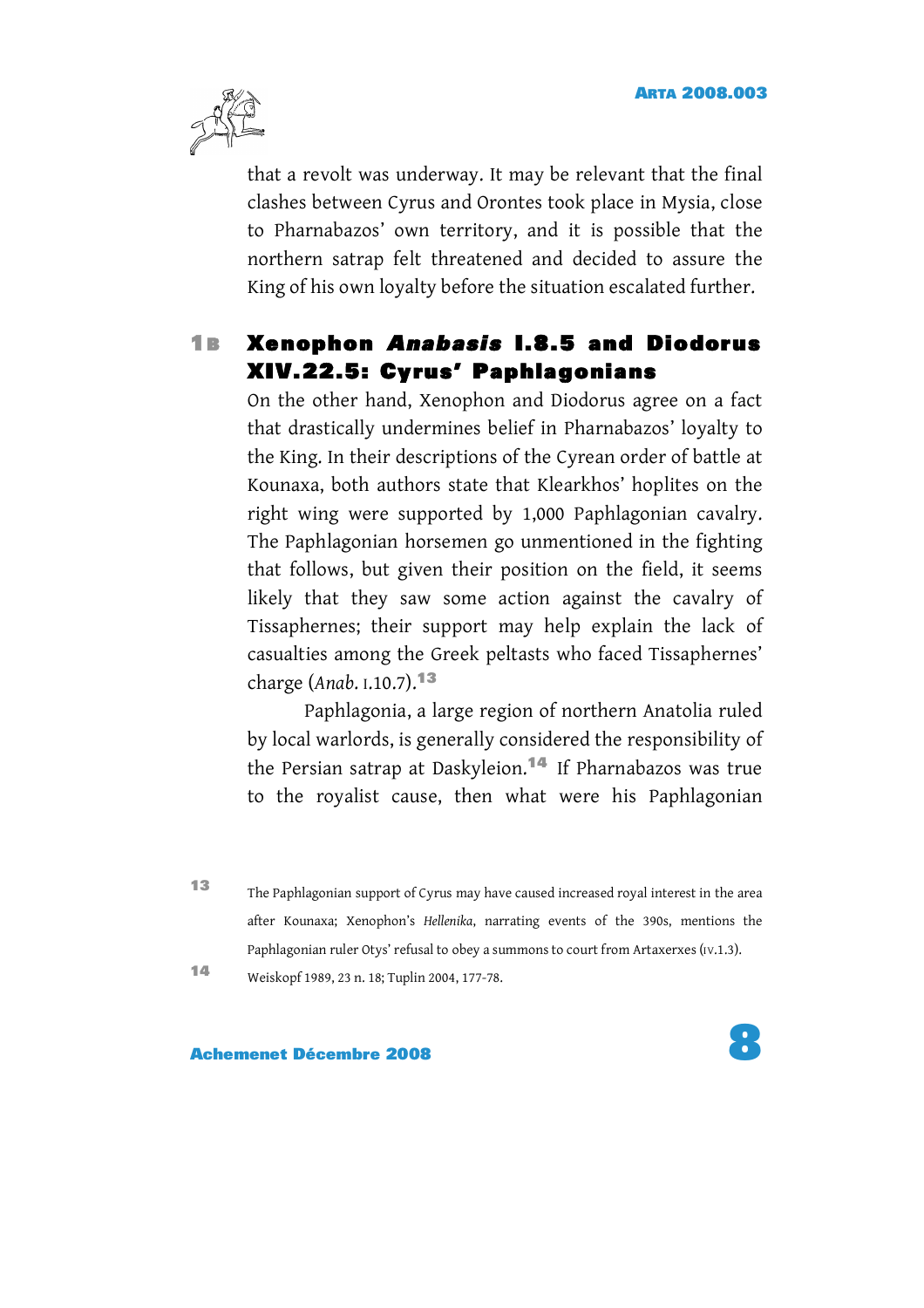

dependents doing in a prominent position in the rebel army, battling against Tissaphernes? At some point in the early months of 401, perhaps in time to join Cyrus at Sardis before his February departure, this large body of Paphlagonian cavalry would have passed through Pharnabazos' own territory. Given Xenophon's silence, we cannot say for sure that he did not try to impede their progress, but if he did his efforts were ineffective. Pharnabazos' failure may be contrasted with his rapid action in 400 to forestall the march of Xenophon's Cyrean mercenaries into his territory from Paphlagonia (*Anab*. VI.4.24), and his officer Rhathines' tenacious defense of Gordion, an important stop on the roads connecting Paphlagonia to western Anatolia, against Spartan attack in 394 (*Hell*. *Oxy*. 21.6).

It seems more likely that Pharnabazos stood aside, or even encouraged the Paphlagonians' journey. This impression is strengthened by a consideration of the logistics involved. It was a long journey from Paphlagonia across the mountains and the Halys and Sangarios to the eventual meeting with Cyrus, between 250 and 450 miles depending on the site of the original muster. If the Paphlagonian contingent included light infantry as well as cavalry, as did a force the chieftain Otys mustered several years later, the march would have taken longer, but even a cavalry force could have taken a few weeks to reach its objective.<sup>15</sup> Ancient armies could usually carry a

<sup>15</sup> The logistics of the Paphlagonian journey required careful preparation in advance; supply independent of Pharnabazos would have required the use of wagons which would

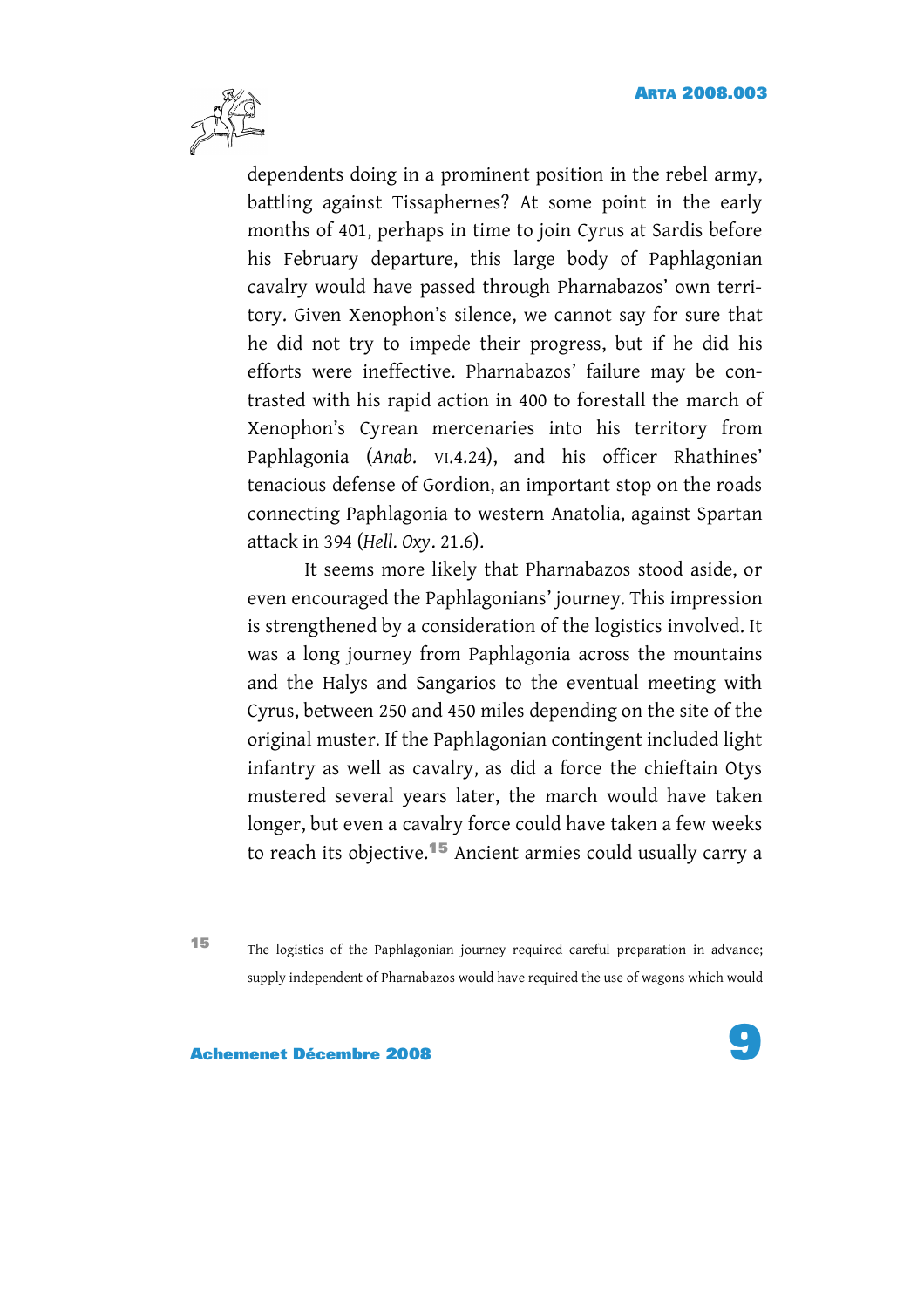

maximum of seven days supplies with them, and usually Greeks took much less. The horses would have required large quantities of straw or grazing, and it is doubtful that they found much to graze on mountainous trails in late winter.<sup>16</sup> It is certain that the Paphlagonians would have needed to stop to take on considerable amounts of grain and fodder along the way.

One could not simply withdraw supplies from Persian storehouses, or for that matter pass checkpoints on official roads, without a satrap's authorization. This point is demonstrated by a number of Persepolis Fortification tablets that record supplies for traveling parties and their guides. Perhaps the most famous example is an Aramaic letter from Arsames, the late-fifth-century satrap of Egypt, authorizing his estate manager Nakhthor to take on supplies at seven stations between northern Mesopotamia and Syria (AD 6). The letter is precise on the numbers of travelers involved and the rations authorized for each, and contains an extra warning at the

have slowed the column down considerably, making it easier to intercept; while carrying supplies on baggage animals without wagons would have had practical limits and could not have sustained the army for the entire journey. On calculations for such logistical problems, see Engels 1978, 14-22.

<sup>16</sup> For horses' consumption requirements, see Gabrielli 2006, arguing from inadequate dry rations in the Fortification Tablets that equine diets at Persepolis depended heavily on forage (53-65, 134-135; statistics provided in tables 1-11). The lack of grazing material could have dire results for an army's animals unless there was sufficient grain available to make up the shortfall (cf. Xen. *Anab*. I.5.5).

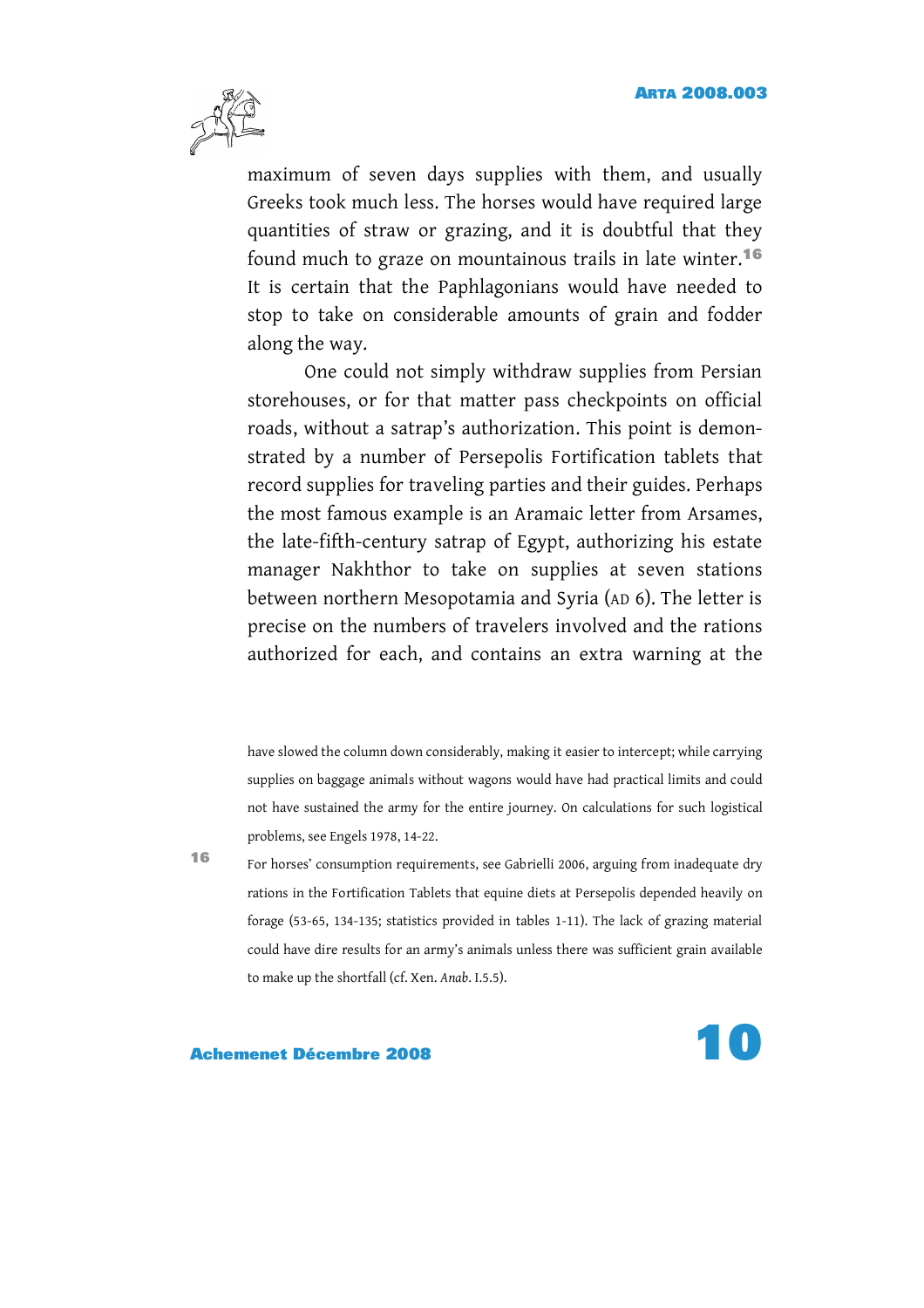

end: "If he stops in any place more than one day, do not give them any extra provisions for the additional days'."<sup>17</sup> In light of this preoccupation with satraps' control and distribution of supplies for parties using their roads, the fact that Pharnabazos allowed rebel forces en route to Cyrus to resupply in his territory could be taken as evidence of complicity with the rebels.

Given Pharnabazos' assistance to Cyrus' Paphlagonian reinforcements, we are entitled to wonder about his involvement with Cyrus' Greek mercenaries as well. Their most prominent commander, Klearkhos, had a history of personal cooperation with Pharnabazos dating back to the Ionian War, and this contact probably continued into Klearkhos' tenure at Byzantion in 403.18 After losing Byzantion, Klearkhos sailed to meet Cyrus, who helped him reestablish himself in the Khersonese. Pharnabazos, while unmentioned in these incidents, was geographically situated between Klearkhos and Cyrus, and one is tempted to speculate that he helped facilitate their contact.

The chances of cooperation between Klearkhos and Pharnabazos increase with the mobilization of Cyrus' army. We are not told how Klearkhos' army got from the Thracian

<sup>17</sup> For the translation, see Lindenberger 2003, 90-91. Numerous scholars have commented on the Nakhthor letter and the wider issue of satrapal travel authorizations; see in particular Briant 2002, 364-68.

<sup>18</sup> In 400, Pharnabazos maintained close contact with the Spartan harmosts at Byzantion, to be discussed further below (*Anab*. VII.1.2, VII.2.7).

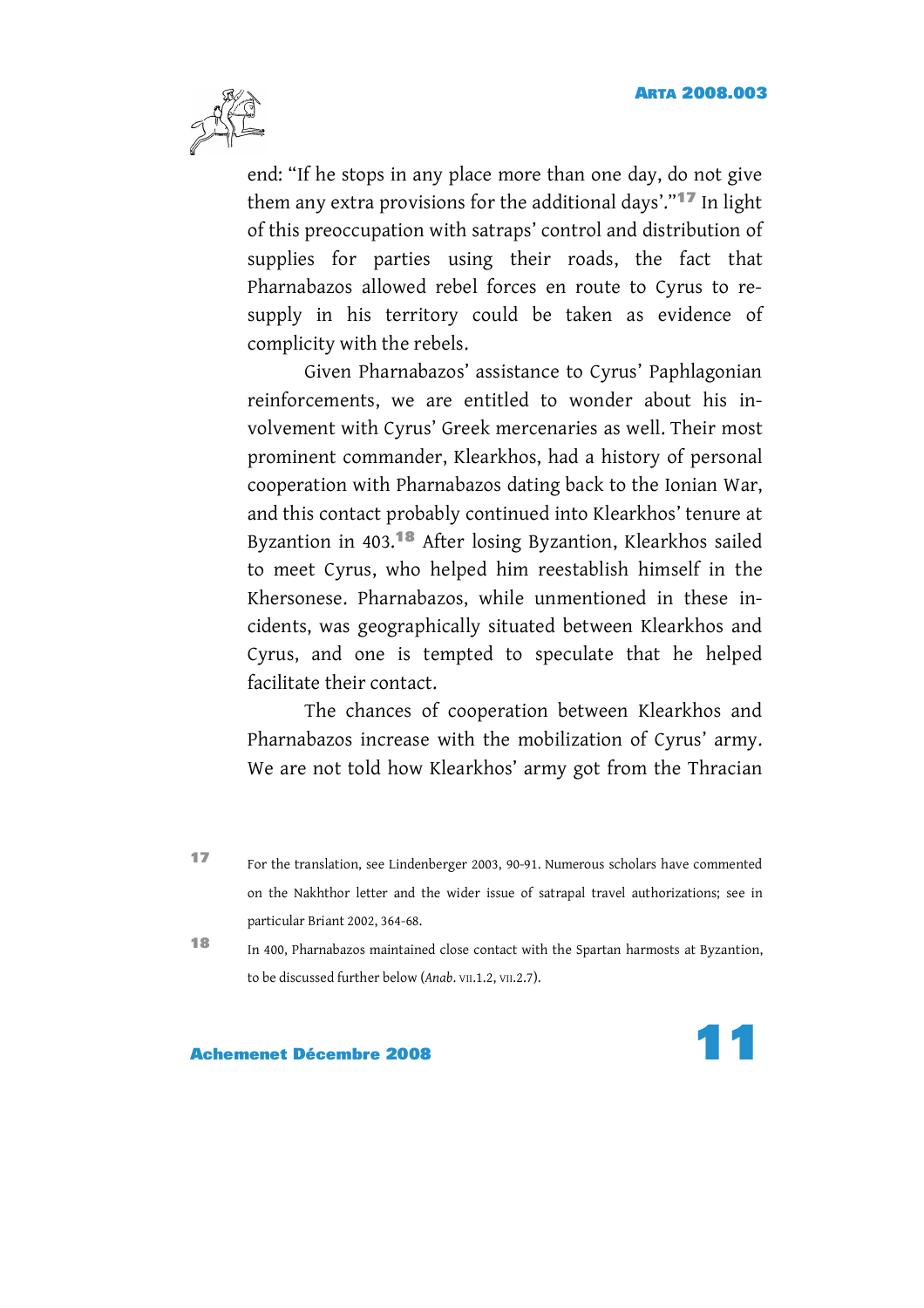

Khersonese to Kelainai in spring 401 (I.1.9, I.2.9), but a Hellespontine crossing and march through Pharnabazos' Troad was probably part of its itinerary. One of Klearkhos' most prominent officers, Timasion, was technically a subject of Pharnabazos, hailing from Dardanos, the home of the subsatraps Zenis and Mania and center of satrapal authority in the Troad; during the return march along the Black Sea coast, he would boast of his familiarity with all the routes through Pharnabazos' territories (Xen. *Anab*. V.6.24).19 One wonders if the satrap or his subordinates authorized Klearkhos, Timasion, and their troops to use these roads on their journey to link up with Cyrus, or if Pharnabazos' towns or storehouses issued them supplies on the march.

If Pharnabazos had allowed the passage of soldiers through his territory and facilitated Cyrus' efforts to mobilize army, then he had compromised his loyalty to Artaxerxes. This was especially true if Ephorus is correct and Pharnabazos had shown awareness of Cyrus' intentions two years earlier. He could not fall back on the excuse of ignorance, based on Cyrus' claimed objective of fighting Pisidian brigands, which Tissaphernes had seen through immediately. A more plausible excuse might have been a lack of sufficient military

<sup>19</sup> For Pharnabazos' sub-satraps Zenis and Mania in the Troad, see Xen. *Hell*. III.1.10-13. In 400, Timasion was a fugitive, but Xenophon does not give the date or cause of his exile; a possibility is that he was outlawed by Zenis or Mania as a response to his Cyrean service when the news of the rebellion's failure returned to Anatolia, and that Timasion learned of his exile when he reached Sinope, where Xenophon first mentions it (V.6.23).

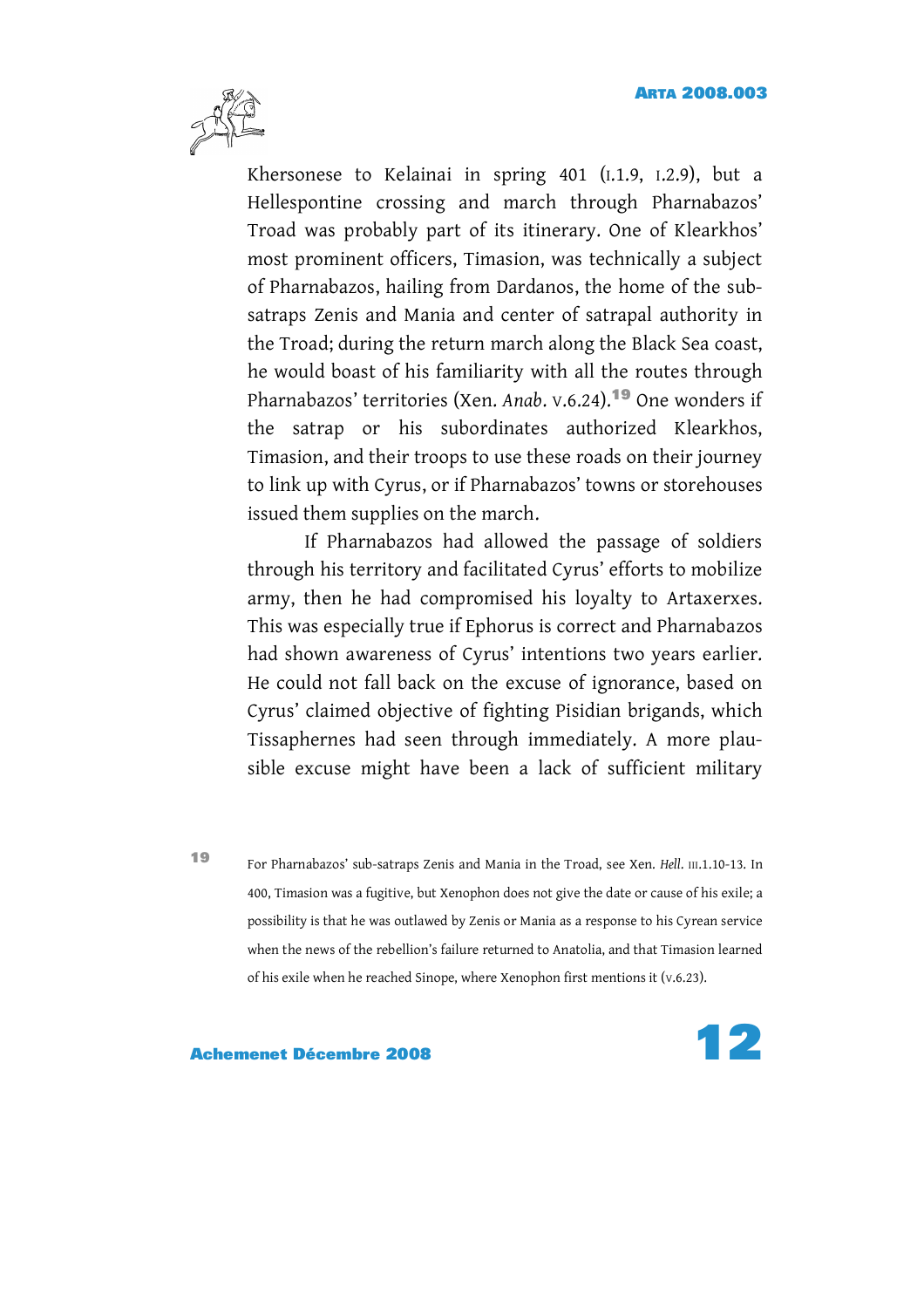

strength to bar the rebels' progress; but he was able to assemble large military forces very quickly when the returning Cyreans posed a threat to his satrapy the following year (*Anab*. VI.4.24, VI.5.7).

#### **1c** Pharnabazos' Motives

It is not necessary to assume a conflict between Ephorus' account of Pharnabazos' warning to the King and the satrap's apparent acts of collaboration with the rebel army. In trying to reconstruct Pharnabazos' behavior in 401, we are lucky to have a point of comparison in Greek accounts of Cyrus' dealings with a local dynast in Cilicia. The *Syennesis*, the hereditary ruler at Tarsus, allowed his wife to visit Cyrus and transport supplies to the rebels, but Xenophon claims that he stayed reluctant to meet Cyrus in person. When the rebel army entered Tarsus, though, the *Syennesis* was compelled to a meeting, and assured Cyrus of his continuing support (I.2.26-27). Diodorus, on the other hand, is more explicit than Xenophon in recounting the Cilician ruler's ongoing commitments to the royalist cause (XIV.20.3):

When the *Syennesis*, the dynast of Cilicia, heard of the size of the enemy's forces, he faced a great dilemma, not being their equal in battle. When Cyrus sent for him and offered gifts, he went to him, and learning the truth about the war, he promised to ally with him against Artaxerxes, and dispatched one of his sons along with Cyrus, giving him a sufficient force of Cilicians to join the campaign. But being a wicked sort and having prepared against the uncertainty of fortune, he sent his other son in secret

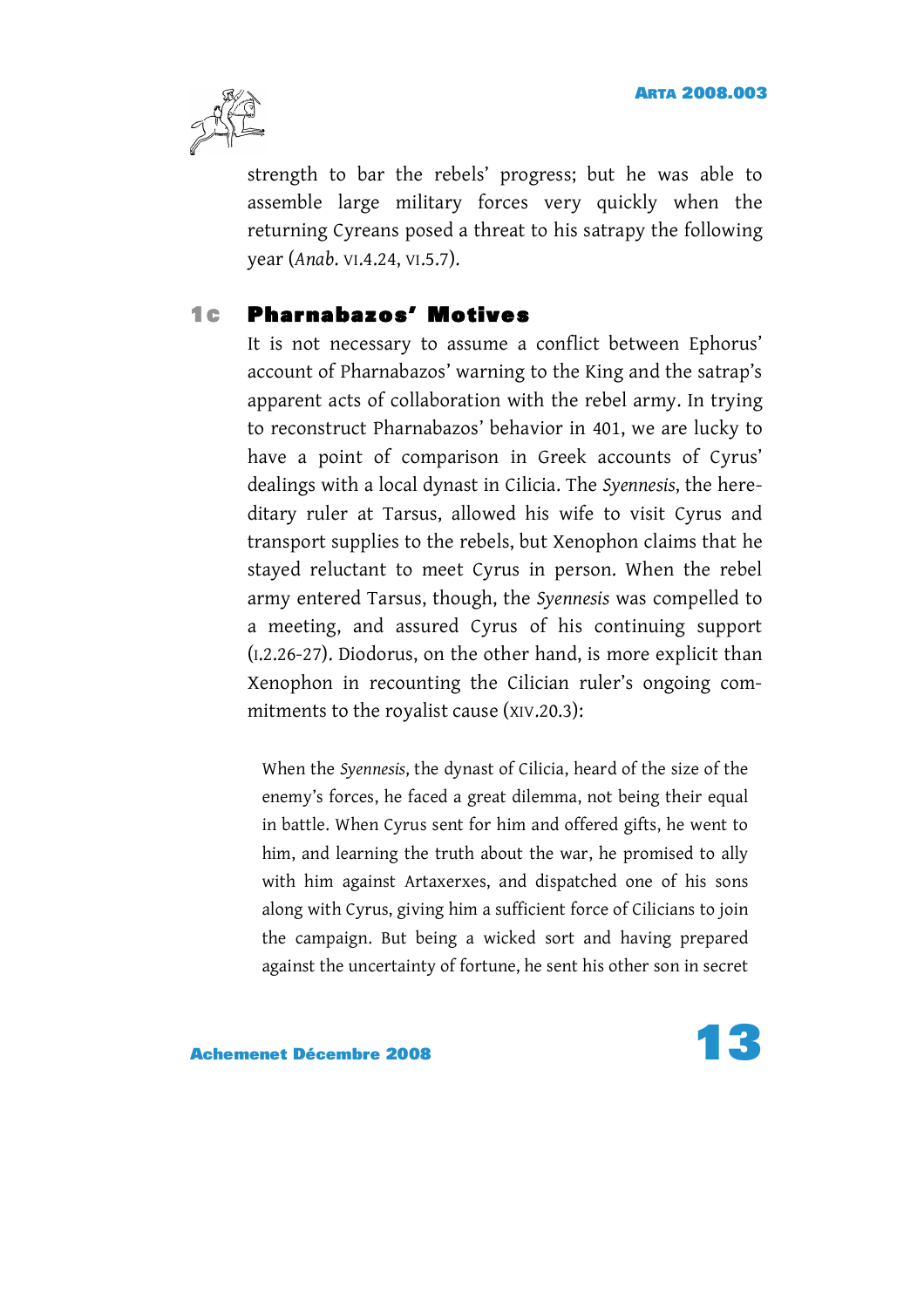

to the King, exposing the powers arrayed against him, and claiming that he himself had been compelled into the alliance with Cyrus by force but remained loyal in spirit; and when the opportunity arose to desert Cyrus, he would campaign for the King.

The evidence for Pharnabazos' stance during Cyrus' rebellion suggests that the northern satrap may have had a great deal in common with the *Syennesis*. Like the Cilician dynast, he warned the King of Cyrus' threat, but also helped Cyrus to procure valuable troops for his campaign, thus attempting to ensure a favorable position in both camps pending the outcome of the conflict.

There are a number of plausible reasons for Pharnabazos' hesitance to commit thoroughly to either side. He had good cause to fear Cyrus, whose army contained troops from several satrapies in Anatolia as well as Greece, with numbers beyond anything the Daskyleion satrap could muster. The geography of his satrapy would isolate Pharnabazos from royal aid if he chose to make a stand against the rebels. Cyrus' execution of two royal nephews in 405, allegedly for refusing to pay him royal homage, sent a message to other Persian nobles that he would be ruthless to those who did not support him (Xen. *Hell*. II.1.8-9). It is also possible that Pharnabazos was one of those impressed by Cyrus' charisma, receptive to the sort of propagandistic appeal that Plutarch depicts Cyrus sending to Sparta (*Artax*. 6.3):

He said he bore a stouter heart than his brother, was wiser and

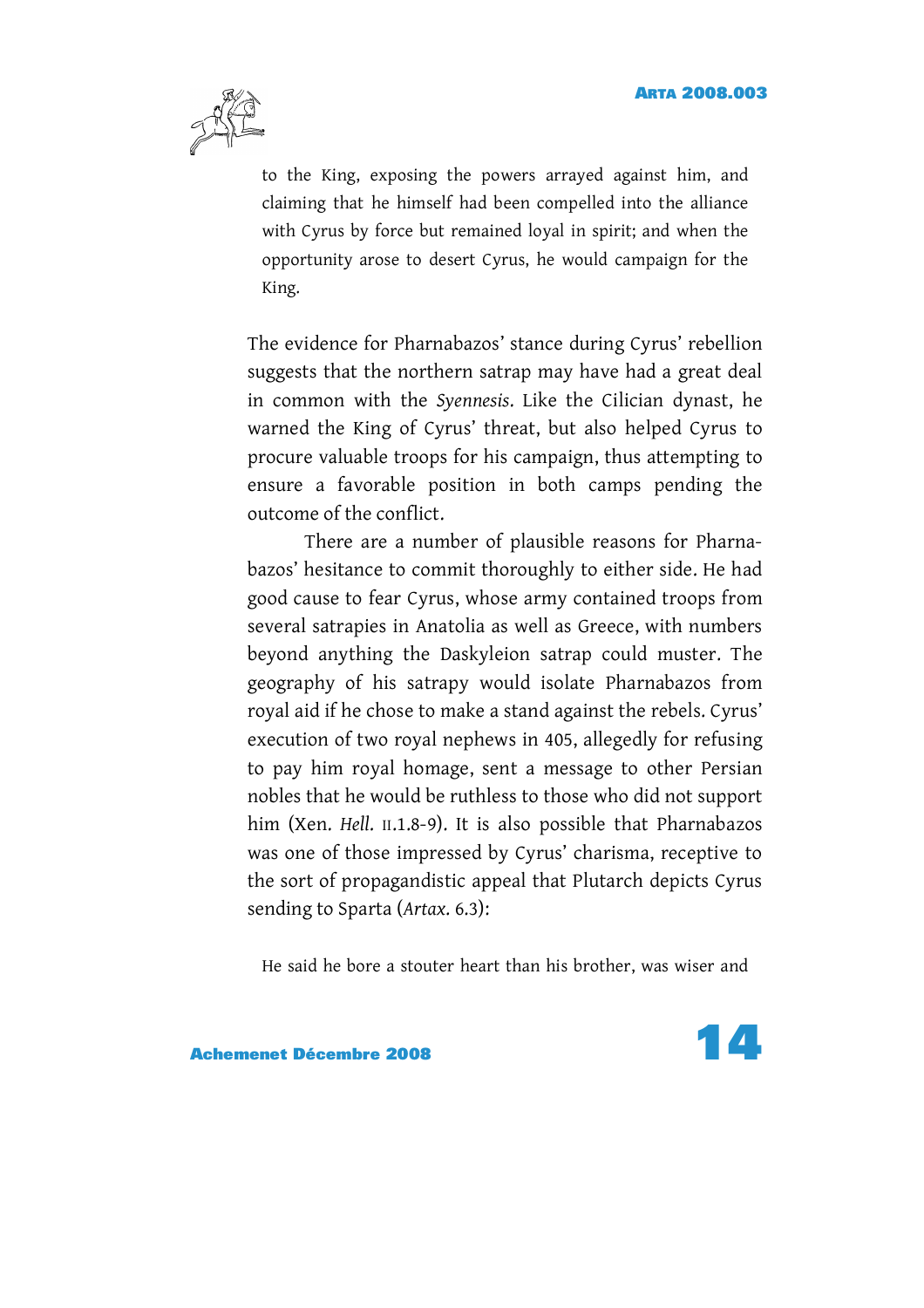

more accomplished in Magian knowledge, could drink more wine and hold it better; and his brother, through cowardice and softness, was unable to keep his seat on a horse when hunting, or on his throne when in danger.

Artaxerxes, on the other hand, had much greater manpower and resources at his disposal, and Xenophon's narrative suggests that even Cyrus knew his brother to hold the advantage if all the royal armies could concentrate for a decisive battle (*Anab*. I.5.9). The previous two reigns, in Pharnabazos' lifetime, had seen their share of satrapal revolts, and all had ended in disaster. Pharnabazos' father and predecessor at Daskyleion, Pharnakes, had kept his office while the Sardis satrap Pissouthnes, rising up against Darius II, lost his satrapy and his life. The evidence would have shown Pharnabazos that the odds against a successful rebellion were heavy. Despite any compulsion or sympathy towards the rebel cause, therefore, he was careful enough to avoid marching after Cyrus in person. This, and his early warning to Artaxerxes, were intended to give him insurance against Cyrus' failure, but would not be sufficient in the aftermath of the rebellion to convince royal adherents like Tissaphernes of Pharnabazos' loyalty.

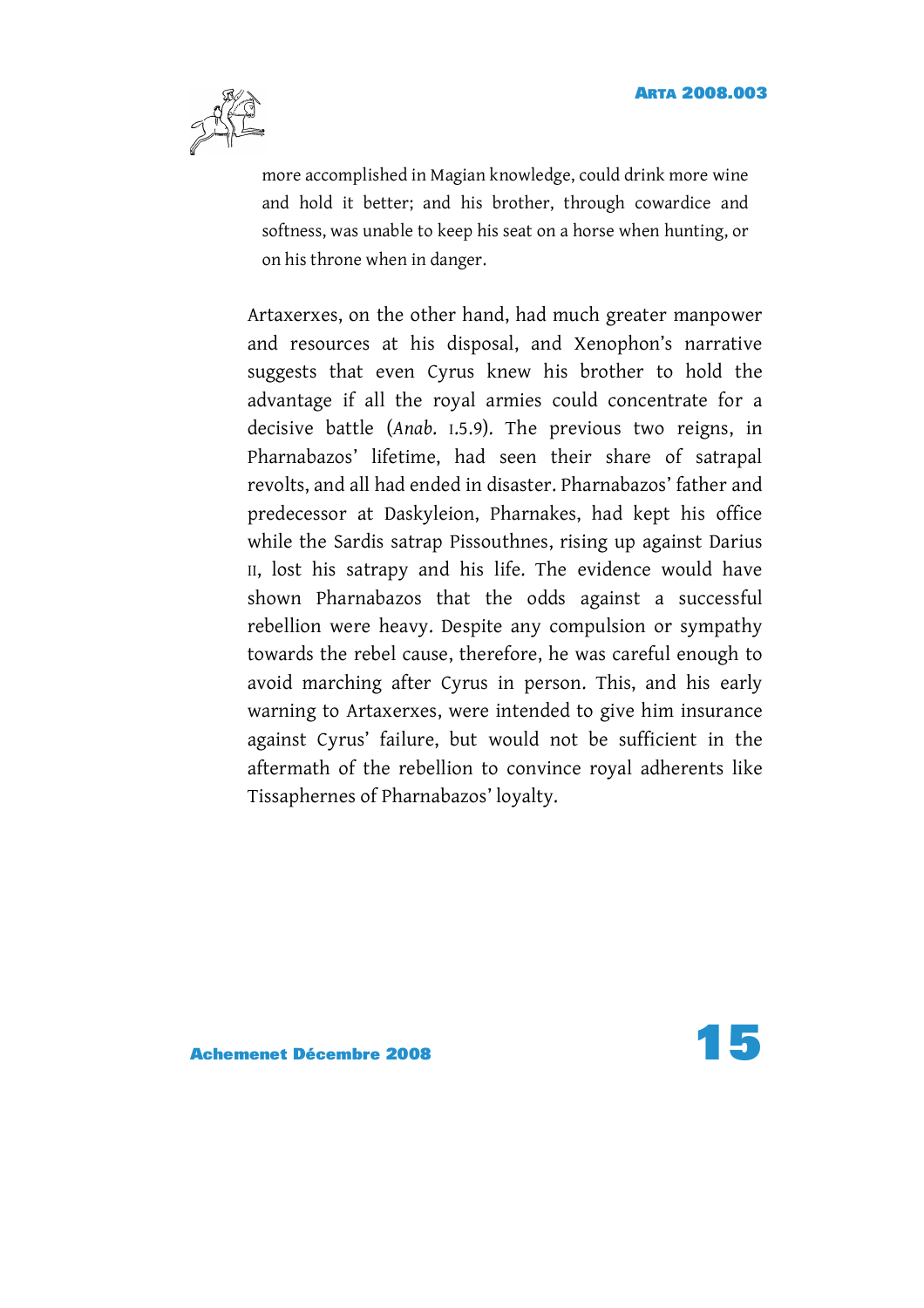

# 2 Pharnabazos and the Spartans (400-399)

Having established Pharnabazos' attempts to curry favor with both sides in 401, it is possible to turn back to his strained relationship with Tissaphernes two years later, at the time of the Spartan invasion. After the rebellion's failure, Pharnabazos' acts of support for Cyrus put him in a precarious position, which Tissaphernes, appointed in 400 to restore royal authority in the Anatolian satrapies, was willing and able to exploit. Their Peloponnesian War era grudge may have exacerbated the situation, inclining Tissaphernes against leniency or Pharnabazos against cooperation, but ultimately their competition in 411 over which one could do more harm to the Athenians is not enough to explain their failure to support each other against a foreign enemy twelve years later.

The satrapal schism of 399 is only understandable in its post-civil war context, as Pharnabazos' Cyrean sympathies endangered his career, attempts to repair his reputation dragged him into dependence on the soon-to-be enemy Spartans, and Tissaphernes viewed him as a potential rebel.

In late 401 and 400, as news of the Battle of Kounaxa circulated through the Achaemenid empire, many of the western provincial elites who had supported Cyrus took rapid steps to restore their credentials at court. Amnesty had been granted to several of Cyrus' prominent followers who had not



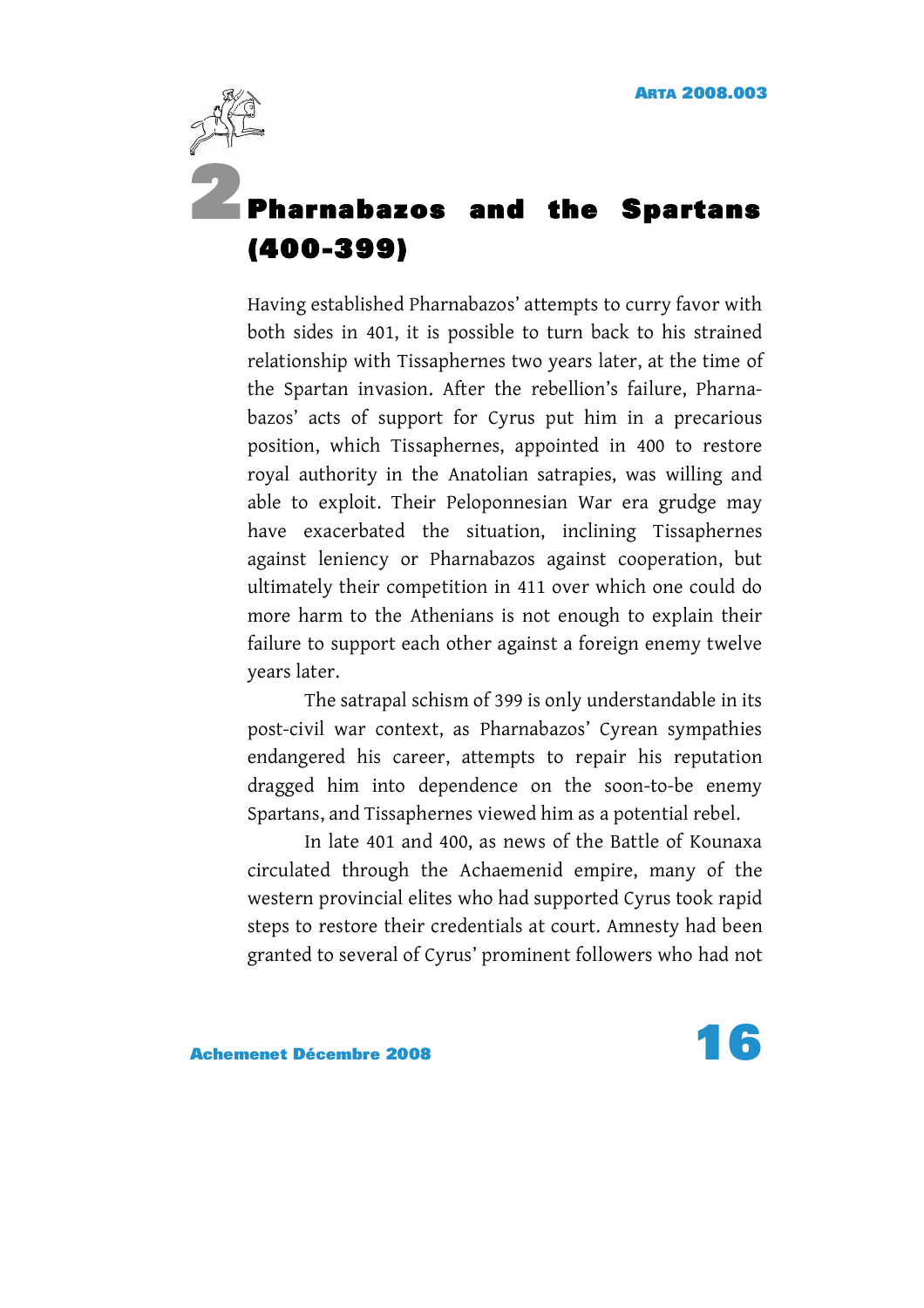

died at Kounaxa, and there was some hope that those who had chosen unwisely might have a chance at rehabilitation.<sup>20</sup> In practice, this often involved seeking the favor of Tissaphernes, whom Artaxerxes rewarded with Cyrus' old position of supreme general in Anatolia. Without naming names, Diodorus writes that most of the Anatolian satraps contacted him in efforts to escape punishment: "sending embassies to Tissaphernes, they conciliated him and put their affairs in order for him, as much as they were able" (XIV.35.3). It is likely that Pharnabazos was among these, and that he made some effort to prove his loyalty to the royalist cause. He might have mentioned his early warnings to Artaxerxes, but was apparently unable to convince Tissaphernes to trust him.

The obvious strategy for regaining favor was military action against enemies of the King. Mithridates and Ariaios, the pardoned generals of Cyrus, had taken leading roles in Tissaphernes' pursuit of Cyrus' Greek mercenaries in the Tigris valley.21 In early 400, Pharnabazos assembled troops and resisted the attempt of the surviving mercenaries to enter his satrapy, which he might have been able to cite to Tissaphernes as evidence of good behavior (*Anab*. VI.4.24f). After initial successes, though, he lost a battle against the mercenary army, lacking the numbers to put up a fight against a large, disciplined body of hoplites. In order to divert

<sup>20</sup> For discussion of the amnesties granted after Cyrus' rebellion, see Briant 2002, 631.

<sup>21</sup> Xenophon discusses Mithridates at *Anab*. III.3.1-6 and III.4.2-4, and mentions Ariaios' support for Tissaphernes at *Anab*. III.5.1.

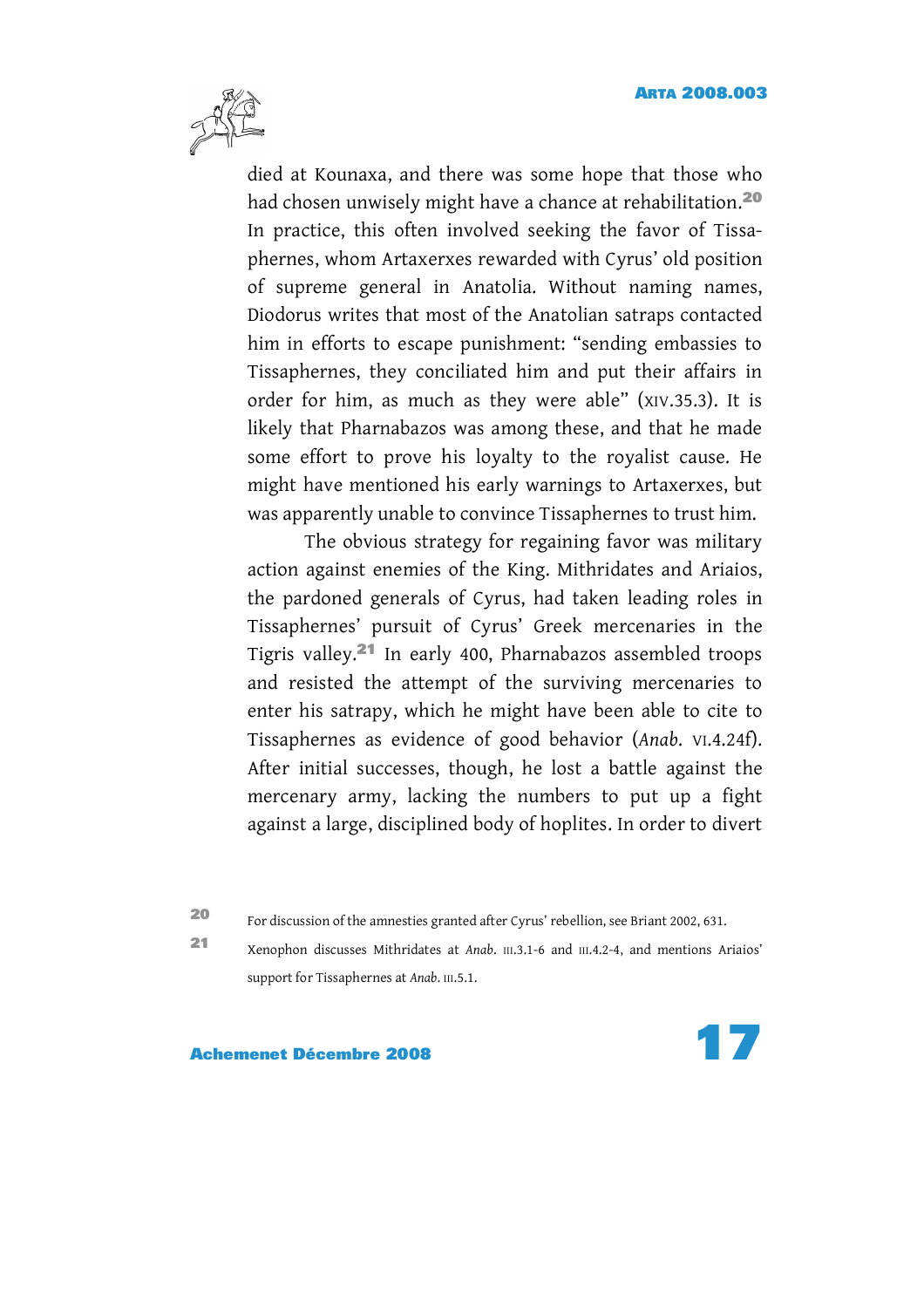

the mercenaries from his territory, he did not turn to Tissaphernes or other Persian allies. Instead, Pharnabazos chose to cooperate with the closest source of military power, the Spartan harmost at Byzantion, who provided a fleet and transported the Cyrean survivors back to Europe (*Anab*. VII.1.2). Xenophon alleges that he promised to do anything the harmost wished in return, and later established a close relationship with the harmost's successor in office at the end of the summer (*Anab*. VII.2.7).

These were dangerous friendships in the wake of Cyrus' rebellion. Sparta had given Cyrus ships and troops, and at the same time that Pharnabazos was hobnobbing with its harmosts, the Spartan government was sending an embassy to threaten Tissaphernes with war over the freedom of the Ionian Greeks who had supported Cyrus' cause.22 The Daskyleion satrap's Spartan contacts, while undertaken out of necessity and involving attempts to break up the Cyrean mercenary army, probably reinforced Tissaphernes' initial belief in Pharnabazos' disloyalty.

During the Spartan invasion in the spring and summer of 399, Tissaphernes' suspicion of Pharnabazos' Cyrean and Spartan sympathies could only have increased. Xenophon gives the impression that the Spartans named Tissaphernes the specific target of their campaign, and Thibron, the com-

<sup>22</sup> For Pharnabazos' contacts with the harmosts Anaxibios and Aristarkhos, see *Anab*. VII.1.1, VII.2.4, 7, and 14; On the Spartan threat of war after Tissaphernes' attack on Kyme, see Diod. XIV.35.6.

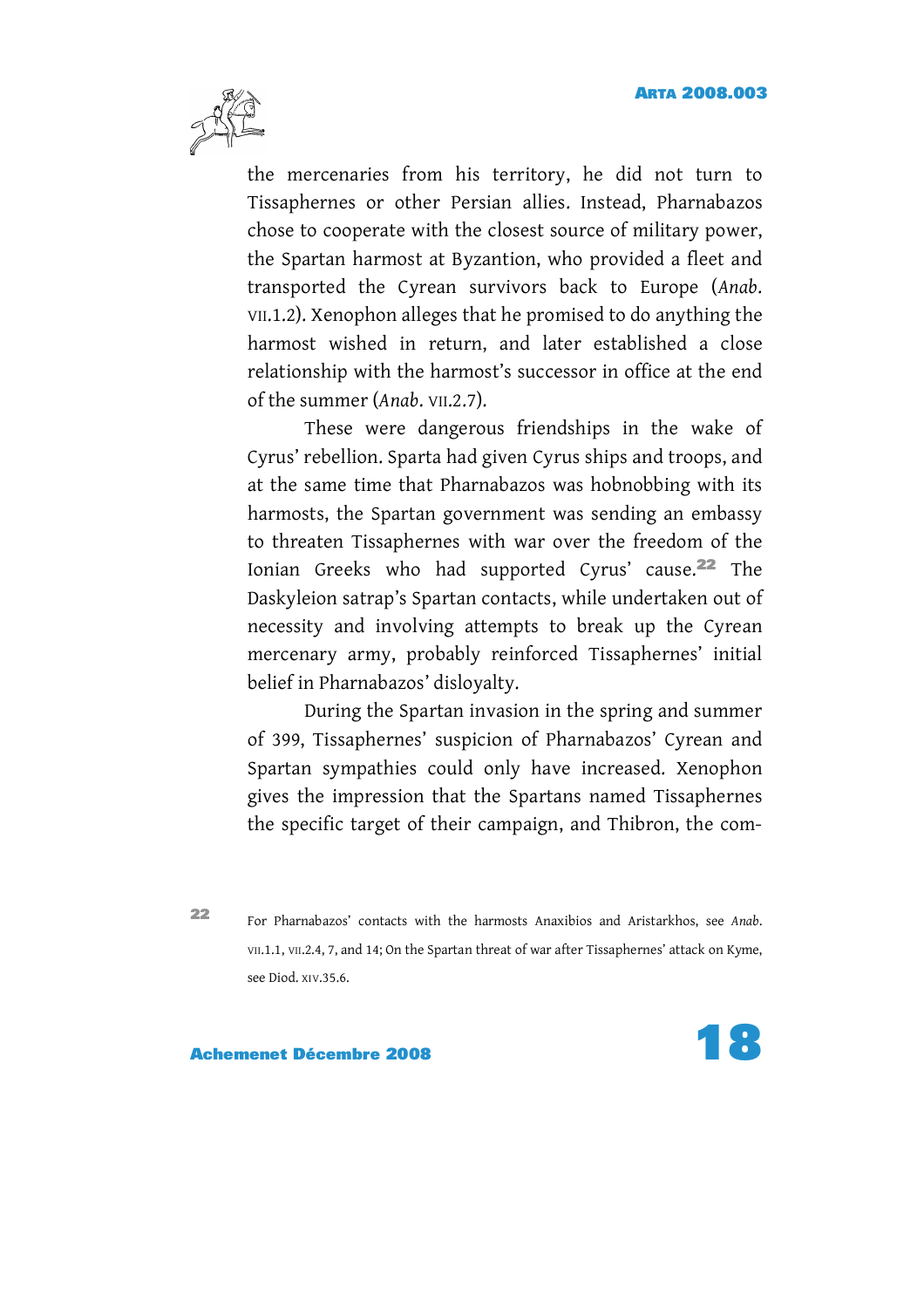

mander of the initial invasion force, marched immediately against Tissaphernes' territory in the Maiandros valley.<sup>23</sup> Pharnabazos, meanwhile, sat on the sidelines and took no steps to oppose the return of Xenophon and the Cyrean mercenaries, who agreed to join Thibron's Spartan army and crossed back to Pharnabazos' side of the Hellespont on Spartan ferries. The satrap had no fleet to oppose the crossing itself, but this was the same man who had led his cavalry into the surf when Athenian triremes threatened the beach at Abydos in 411 (Xen. *Hell*. I.1.6); his lack of enthusiasm against the Spartan enemy in 399 is glaring by contrast. The ex-rebel army landed in Lampsakos, marched to Ophrynion, and crossed Mount Ida to Antandros, all places in Pharnabazos' sphere of influence, without any interference (*Anab*. VII.8.1-8). It was only when they reached Tissaphernes' territory in the Kaikos valley that the mercenaries began hostile actions against Persian authorities, battling and capturing Asidates near Pergamon (*Anab*. VII.8.12-22).

Pharnabazos' inactivity in 399 may have resulted from a lack of sufficient military force, the same reason he had asked the Spartans to remove the Cyrean army for him in 400, but this inaction would have compounded his apparent disloyalty to Tissaphernes. Pharnabazos had not only aided Cyrus, but was now apparently unwilling to fight against Cyrus' other former allies. It is possible that he did entertain

<sup>23</sup> On Tissaphernes as the object of Sparta's declaration of war, see *Anab*. VII.6.1, 7; cf. *Hell*. III.1.3. On Thibron's itinerary, Xenophon is less detailed than Diodorus XIV.36.2-3.

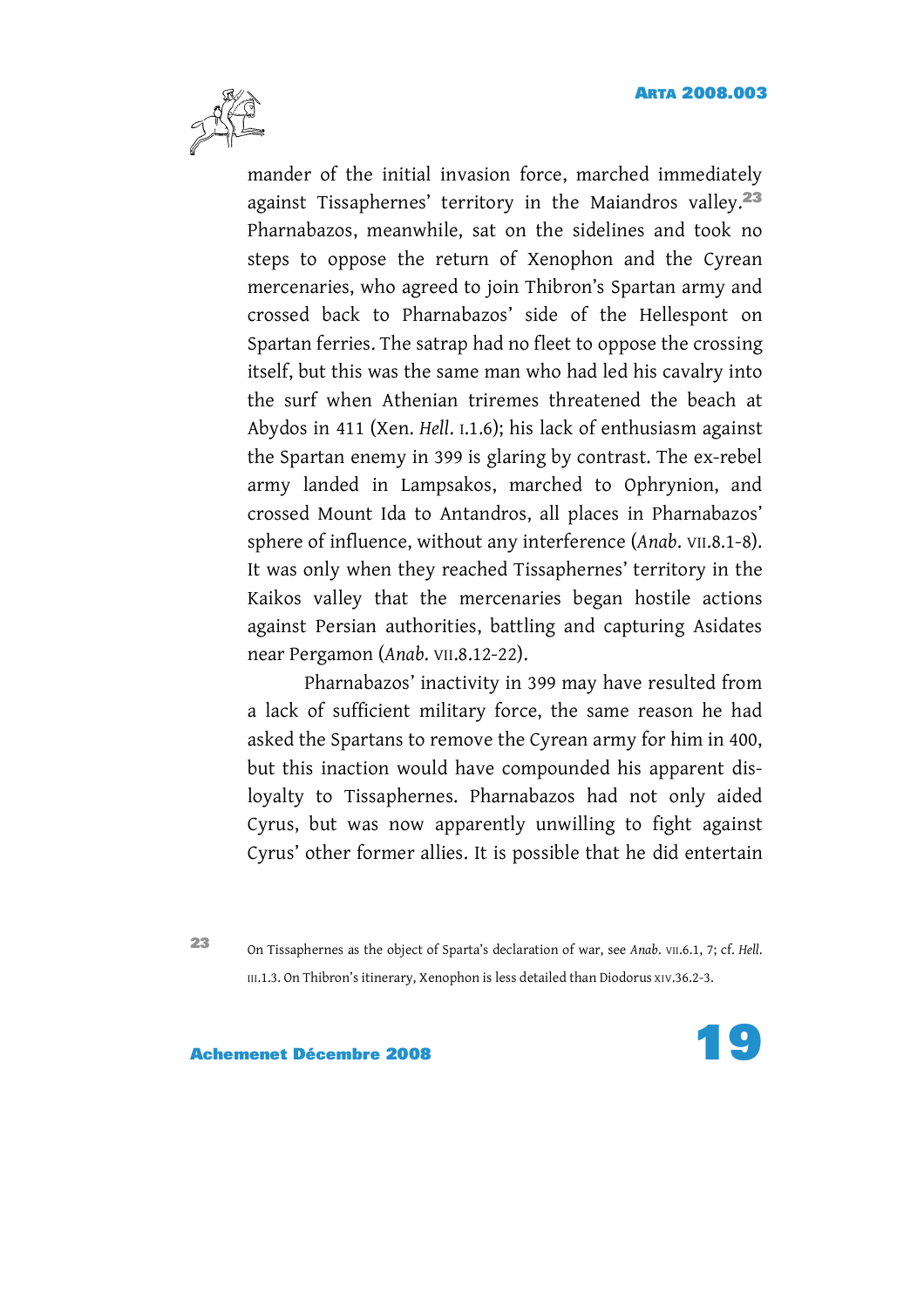

some sympathy with the Spartans with whom he had so recently cooperated, or at least hoped that their friendship would leave his own territory unscathed by the armies marching against Tissaphernes. The change of Spartan policy that led to Derkylidas' attack on Pharnabazos appears to have taken him by surprise, and it is possible that he felt the same sense of betrayal that Xenophon makes him claim a few years afterwards in his famous speech to Agesilaos (*Hell*. IV.1.32-33). Regardless of Pharnabazos' intentions, his earlier links to Cyrus and reluctance to oppose the Spartans forfeited official Persian support, making him uniquely vulnerable when the Spartans turned on him late in 399. He lacked the resources to defend his satrapy without significant external help, but there was no reason for Tissaphernes to provide that support if Pharnabazos was unwilling to commit to full obedience. Tissaphernes' choice to negotiate with Derkylidas, securing a respite for his own satrapy while the Spartans punished Pharnabazos, drove this point home in the clearest of terms.

Diverting the invading Spartans against Pharnabazos' satrapy would accomplish two goals for Tissaphernes. The first was essentially punitive in nature, and can be illuminated by comparison with Tissaphernes' behavior towards another prominent Cyrean supporter in the weeks after Kounaxa. While escorting Cyrus' Greek mercenaries up the Tigris valley, before renewing hostilities with them in September 401, Tissaphernes had temporarily suspended a prohibition on Greek foraging, and authorized the mercenaries to plunder the estates of the queen mother Parysatis, whose devotion to Cyrus' cause was well known (*Anab*.



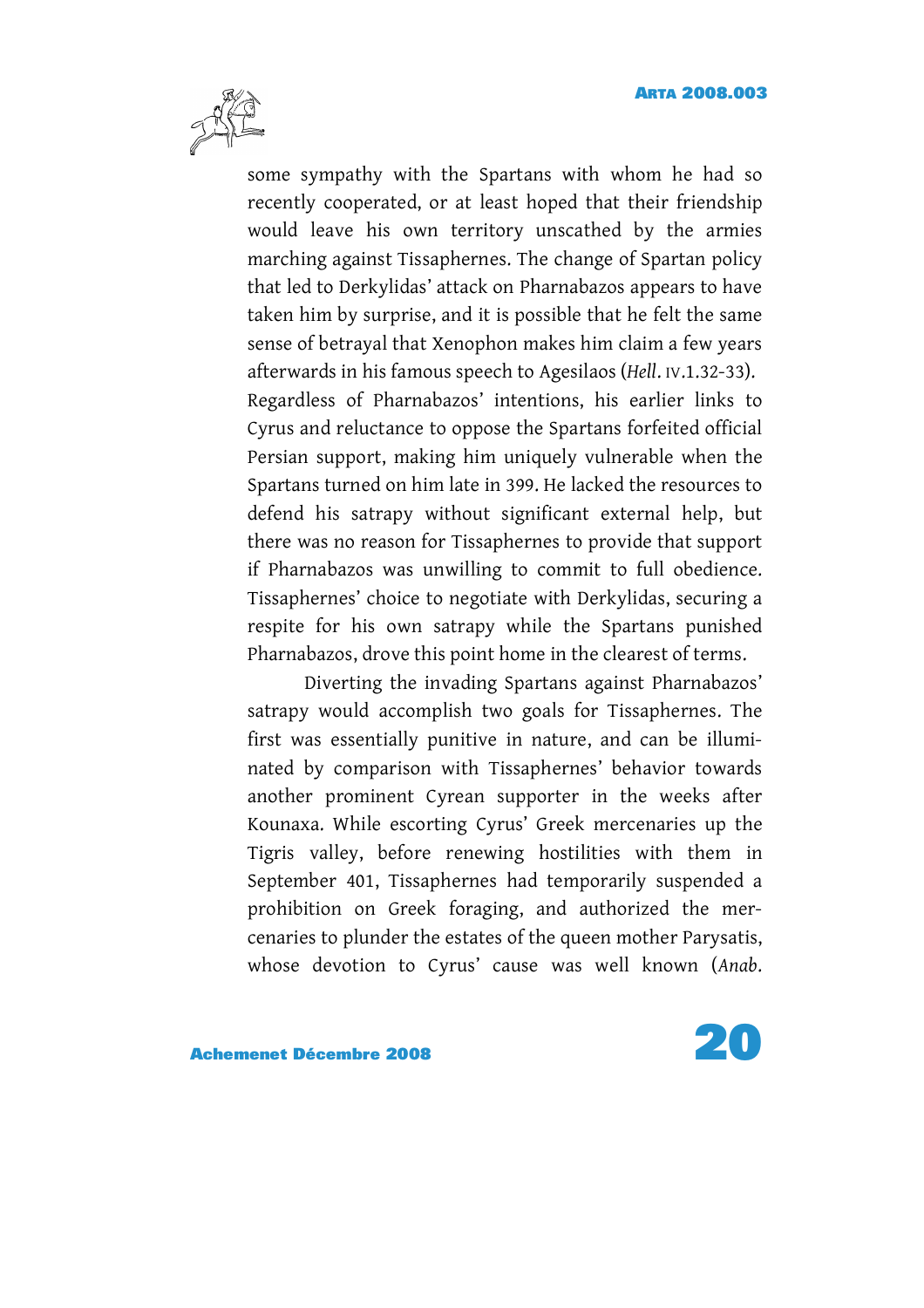

II.4.27).24 Xenophon claims that Tissaphernes took this action "to ridicule Cyrus," but it must have also served as a lesson to Parysatis and other Persians whose loyalty to the King was questionable. In 399, when he allowed the Spartan army (including Xenophon's Cyrean survivors) to seize Pharnabazos' cities in the Troad, it is likely that Tissaphernes was operating on similar principles.

Tissaphernes' second objective went beyond mere punishment. By causing Pharnabazos' humiliation at Spartan hands, the truce with Derkylidas was the fastest way to compel Pharnabazos to choose a side. Either he would rebel outright and join forces with the Spartans, as his subordinate Spithridates did a few years later, or more likely, the loss of territory would force Pharnabazos into active resistance to the Spartans and obedience to the authority of the King and Tissaphernes in the future. In other words, Tissaphernes' brief agreement with the Spartans removed neutrality as an option for his satrapal rival.

Xenophon's account of subsequent events suggests that this was exactly the result of Pharnabazos' defeat in 399. After Derkylidas overran nine cities in a lightning campaign through the southern Troad, Pharnabazos would take more effective steps to return to the Persian fold. He had lost any faith he may have held in the good will of his Spartan neighbors, and had no choice but to seek forgiveness and reinstatement as a loyal member of Artaxerxes' empire.

<sup>24</sup> For Tissaphernes' dealings with the Cyrean Greeks, see Bassett 2002.



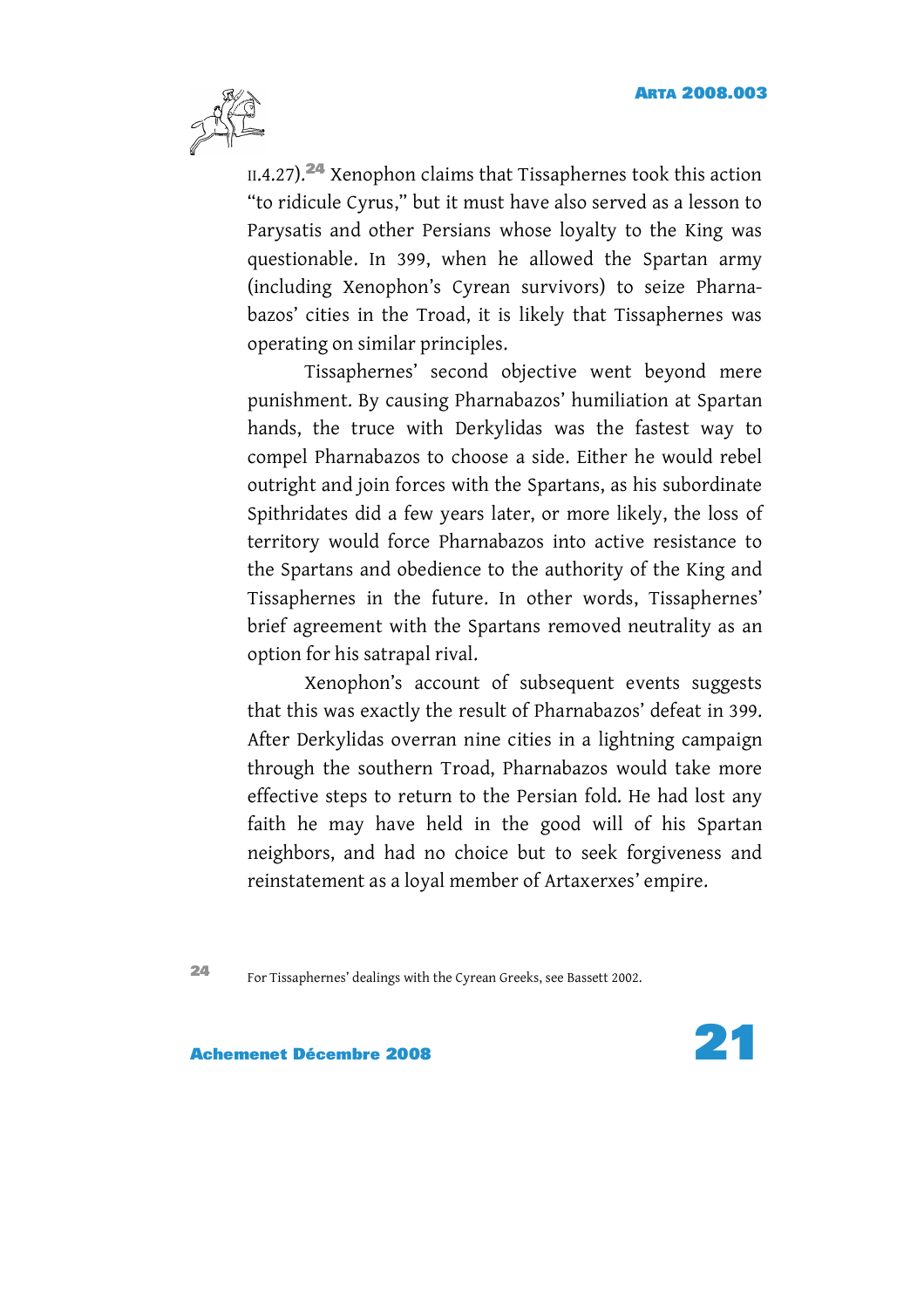

Despite the disasters of 399, the subsequent success of his career shows that Pharnabazos managed to recover from his damaging links to Cyrus and Sparta and Tissaphernes' belief in his disloyalty. Once again, the Greek sources are not completely aware of the complexities of Persian politics, but offer enough evidence for us to fill in the gaps. They suggest that he survived through painful but prudent decisions to humble himself in front of higher authorities, reestablishing his status as the King's loyal servant through acts of self-effacement.

Isolated by Spartan hostility and Tissaphernes' refusal to protect him, Pharnabazos was unable to respond to Derkylidas' invasion or retake the cities he had lost. Instead, after accepting extended truces from the Spartans in 398, Pharnabazos began the process of restoring his status, through a long journey to the court of Artaxerxes. Diodorus associates Pharnabazos' court visit with its best known long-term result, the construction of a royal fleet which would bring an end to Spartan adventurism in Anatolia (XIV.39.1).25 The Persian political background, though, suggests that Pharnabazos had a greater motive in mind, the need to clear his name of Cyrean and Spartan sympathies. He may have proposed the

<sup>25</sup> On the timeline of the journey, see Westlake 1981, 260-61, and March 1997, 258-59.

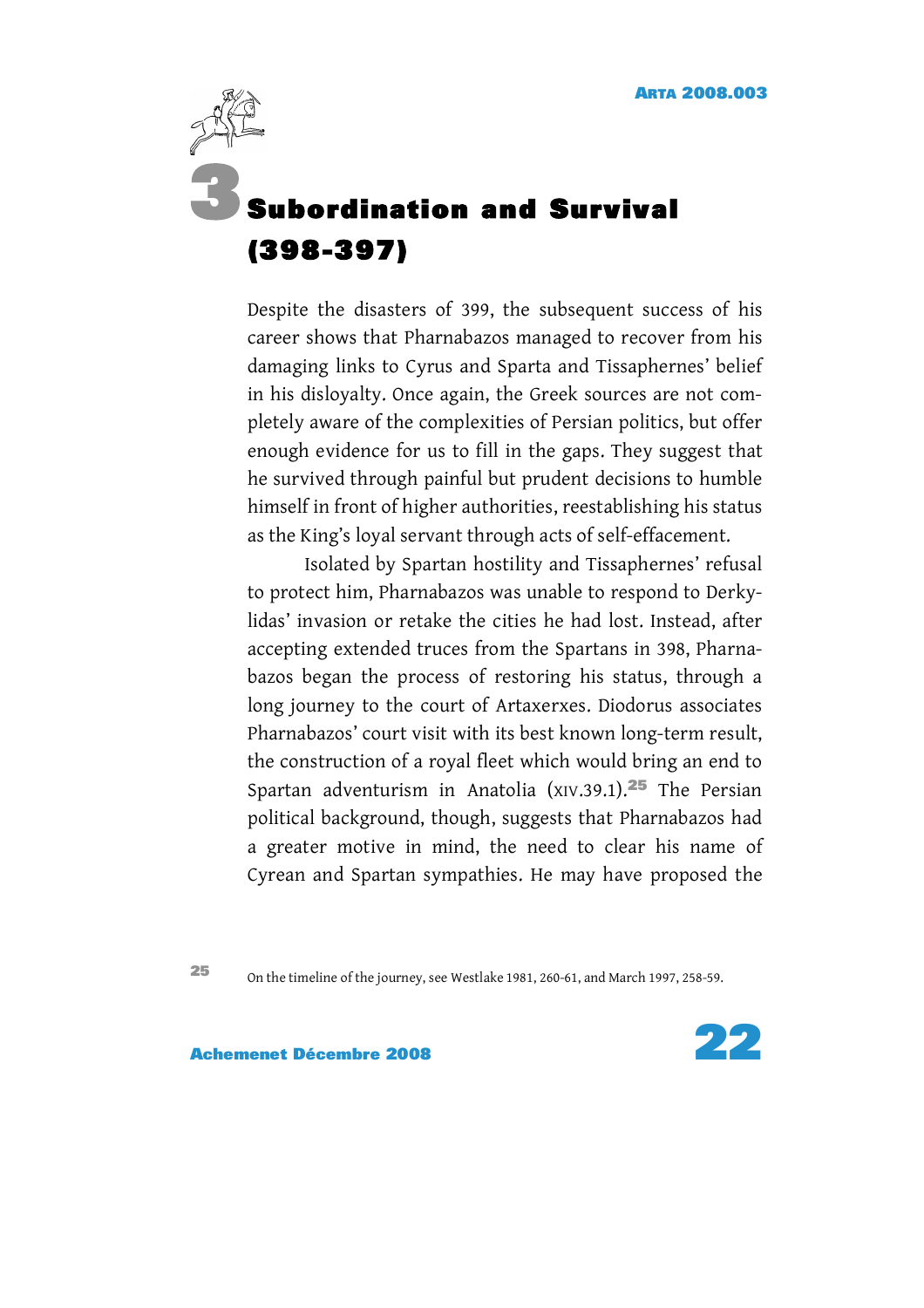

naval strategy in order to reassure the King of his loyalty. Another way to reestablish his credentials might have been attacks on other nobles for disloyalty, attempting to shift suspicion away from himself. It is possible that Pharnabazos used the royal audience to denounce Tissaphernes, accusing him of treachery to royal interests for his encouragement of Spartan attacks on Persian territory. Justin's epitome of Pompeius Trogus suggests as much, making Pharnabazos assert that Tissaphernes had bought a shameful private truce that would harm the King's interests and the empire as a whole (VI.1.3-6).<sup>26</sup>

He was fairly successful on the first count, less so on the second. On the one hand, the King did decide to proceed with the fleet construction that Pharnabazos received the credit for recommending, and despite some hesitance, eventually agreed to the commander, Konon, whom Pharnabazos had recommended.27 When Pharnabazos returned to Anatolia, though, he had to visit Tissaphernes in person in the spring of 397. At their meeting, Pharnabazos swore an oath before Tissaphernes, indicating a willingness to accept a

- <sup>26</sup> Cornelius Nepos also treats the incident in indirect fashion (*Con*. 2.2, 3.1-2), claiming that Pharnabazos sent Konon to court to denounce Tissaphernes for treason and for encouraging Agesilaos' invasion of Asia; Westlake 1981, 271, discusses the problems in Nepos' account and the implicit confusions between Pharnabazos' and Konon's separate court visits and the Asian commands of Agesilaos and Derkylidas.
- 

<sup>27</sup> On the King's hesitance to appoint Konon and his reluctance to provide significant funding for the initial years of the fleet's existence, see March 1997, 268.

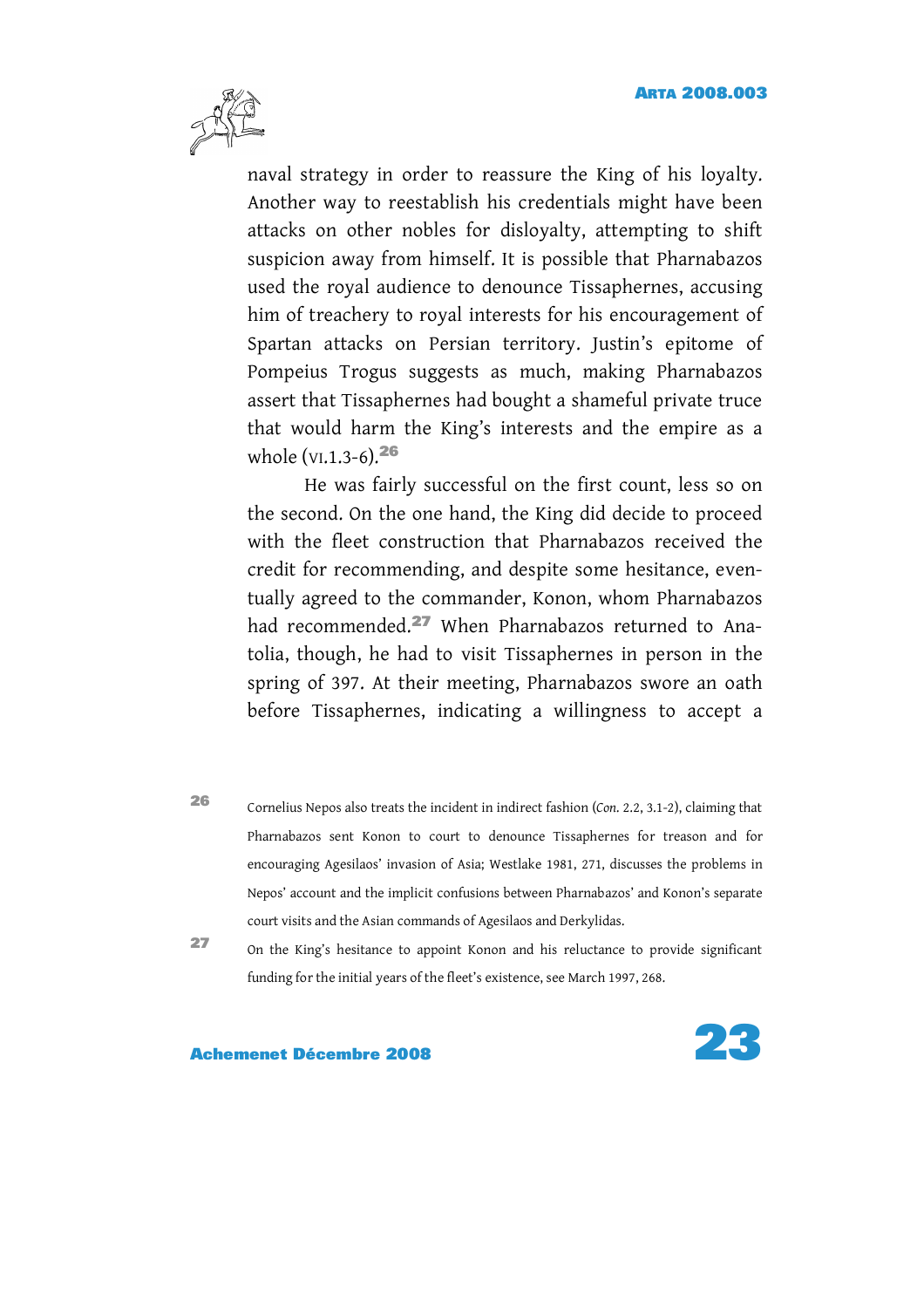

hierarchical arrangement that he had balked at in the recent past. According to Xenophon, the oath promised "to make war in common, and ally with him, and cooperate in expelling the Greeks from the King's land" (*Hell*. III.2.13). The fact that only Pharnabazos had to swear emphasized his rival's superior position, and the King's support for Tissaphernes as the supreme Persian commander in Anatolia.<sup>28</sup>

After taking the oath before Tissaphernes, Pharnabazos was required to offer a final proof of his renewed loyalty. Before further consultation about strategy could take place, Tissaphernes ordered Pharnabazos to accompany him to his own territory in Karia, where they took measures for local defense.29 He stayed with Tissaphernes for the rest of the campaign as the Persian army maneuvered against Derkylidas in Ionia (*Hell*. III.2.14-20). Active support of Tissaphernes, and personal involvement in the defense of a neighboring satrapy which he had failed to assist in 399, was the only way that Pharnabazos could assure the King that his allegiance was now above question.

Pharnabazos survived through submission to conditions that must have seemed humiliating at the time. The insult involved in his loss of independence seems to have impressed itself upon Greek witnesses, as Xenophon suggests

<sup>28</sup> Note the contrast to Pharnabazos' oath-exchange with Alkibiades in 408, when the Athenian refused to swear unless Pharnabazos did likewise (Xen. *Hell*. I.3.11).

<sup>29</sup> Xenophon makes Tissaphernes switch to direct speech, commanding in the imperative that Pharnabazos follow him.

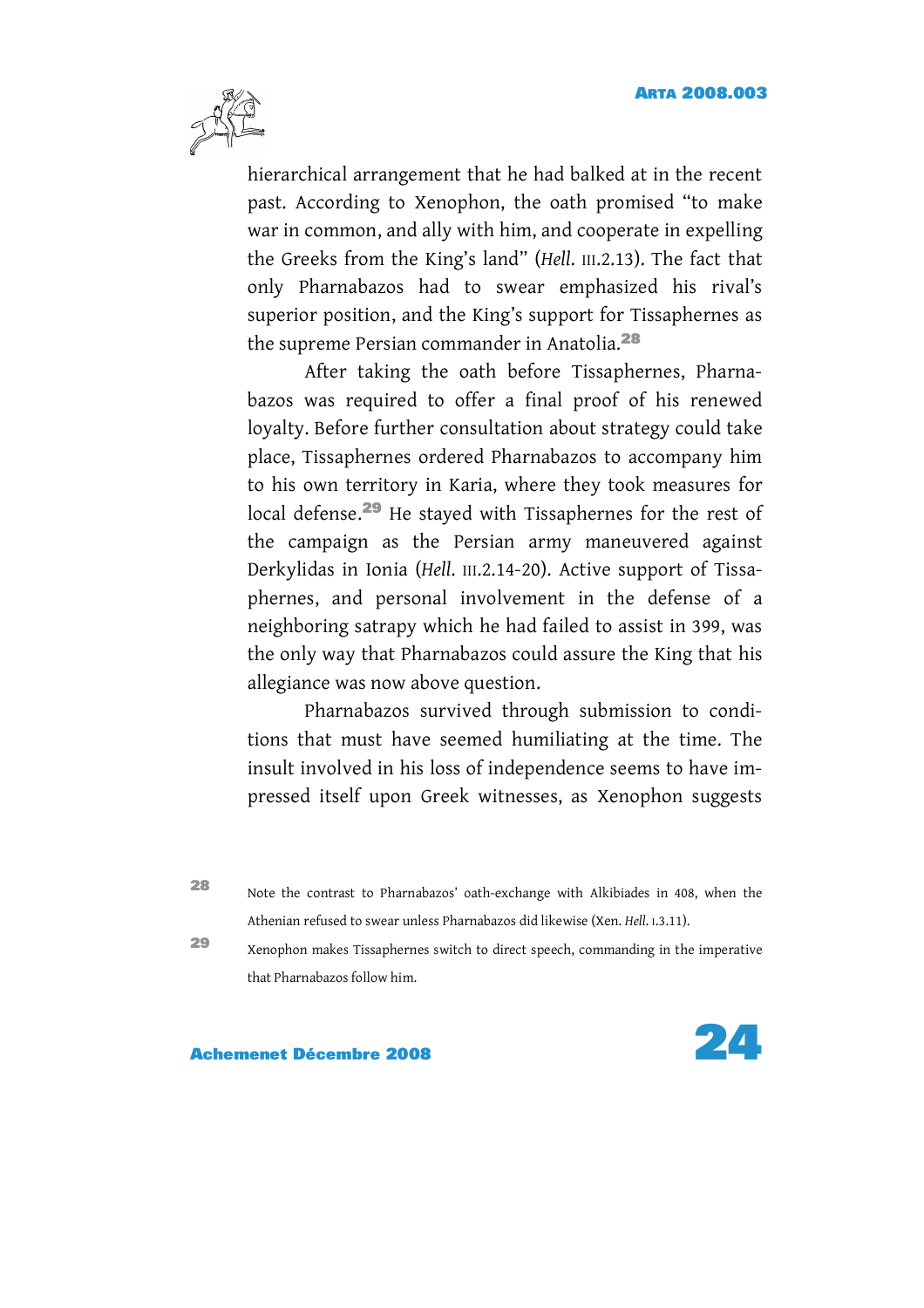

when he makes him complain to Agesilaos that he would rather revolt than endure another subordination to a rival commander (*Hell*. IV.1.37). In the long run, though, Pharnabazos' surrender to authority paid off handsomely. His status with Artaxerxes restored, he was able to profit from the purge of his rival Tissaphernes in 395 and the success of his own naval strategy in 394, rising by the end of his career to fortune, fame, and marriage to a daughter of the King.

# **Conclusions**

Pharnabazos' fall from grace and eventual recovery illustrate the complex career paths and difficult choices that faced Achaemenid satraps in times of succession struggle and civil war. In making gestures of support to both sides in the war between Cyrus and Artaxerxes, he was not unusual, as the example of the *Syennesis* in Cilicia demonstrates. It appears, though, that his commitments to Cyrus were more substantial than those to the King. The Paphlagonian cavalry almost doubled the size of Cyrus' mounted forces, a significant boost to the rebels' military capability, and it is possible that Pharnabazos also played a role in the recruitment of Greek leaders like Klearkhos, who played such a critical role in Cyrus' hopes for victory. In the aftermath of civil war, therefore, verbal warnings to Artaxerxes would not be enough to excuse such blatant material support of the losing side. Pharnabazos' caution in 401 turned into an extreme liability



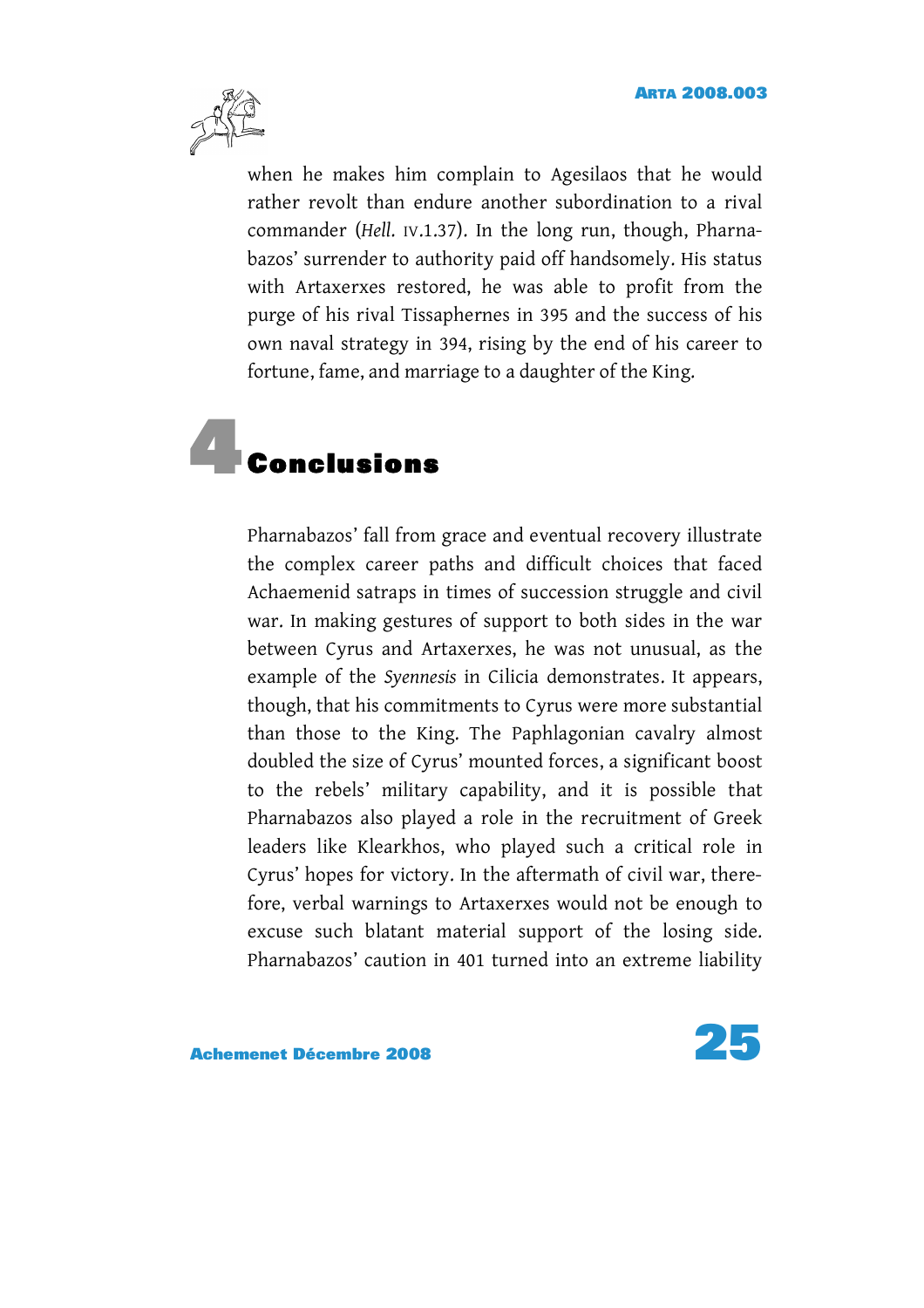

over the next two years, tainting his career and exposing him to punitive measures from officials like Tissaphernes who had thrown all their resources behind the winning side. His weakness and exposure caused him to make a further mistake in 400 by relying on the Spartans, who had supported Cyrus' rebellion and were about to launch a full scale war against Artaxerxes' men in Anatolia.

The satrapal schism of 399 was a direct product of these considerations, as Tissaphernes reacted to Pharnabazos' dubious political relationships and insufficient zeal in opposing the enemies of the King. The division between them was serious enough to grant the Spartan army a temporary advantage in its incursions into the western satrapies. Ultimately, though, it worked to Persia's benefit, turning the once-hesitant Pharnabazos into Sparta's open and bitter enemy, and leading him to replace his former caution with whole-hearted and energetic service to Artaxerxes' interests. It demonstrates the flexibility and overall stability of Achaemenid imperial politics, in which the most violent of succession struggles might still allow the survival of capable men, who might have doubted the outcome, but whose rehabilitation in the years to come could only enhance the authority and power of the Great King's regime.

> John HYLAND [john.hyland@ cnu. edu](mailto:john.hyland@cnu.edu )